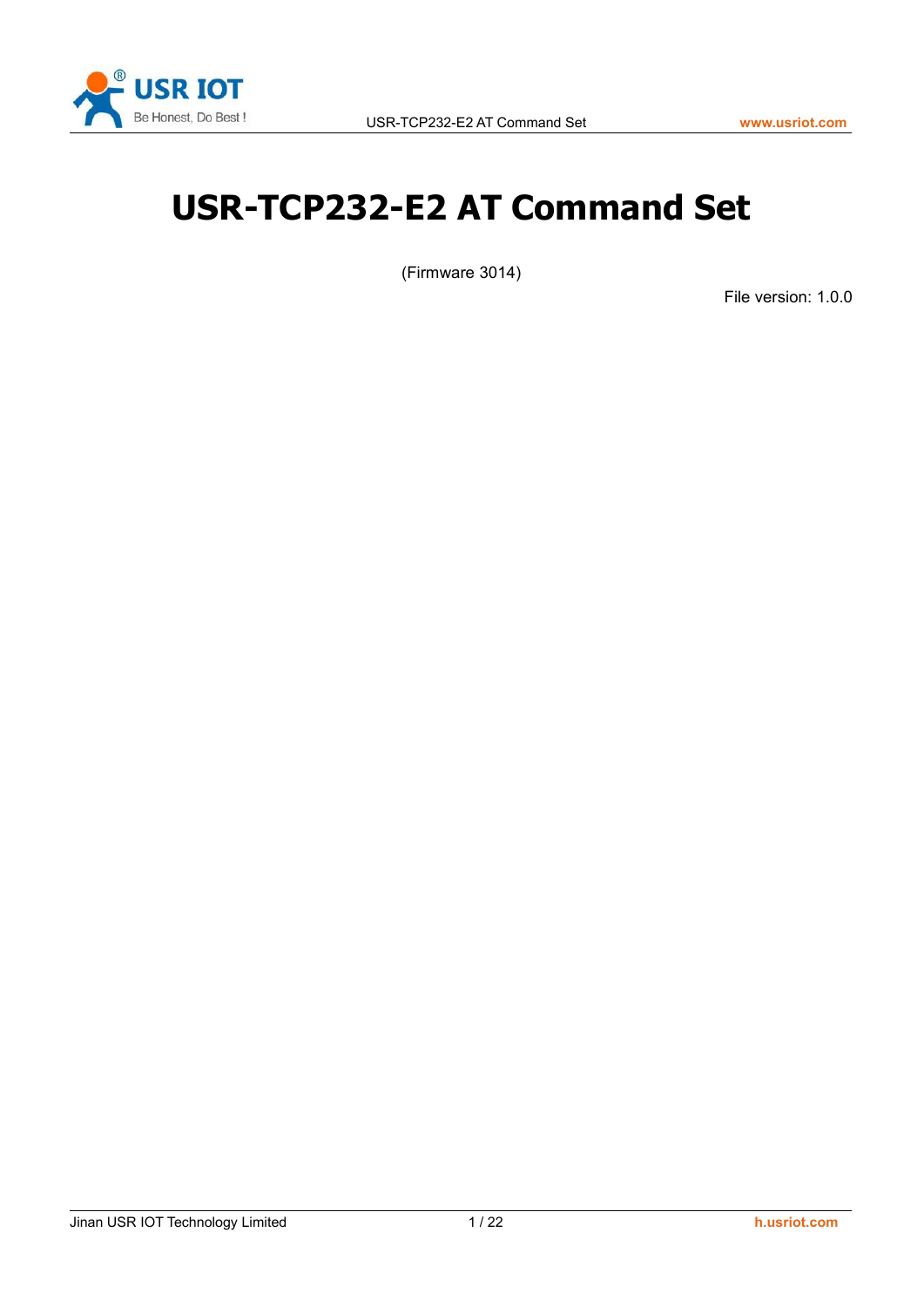

# **Content**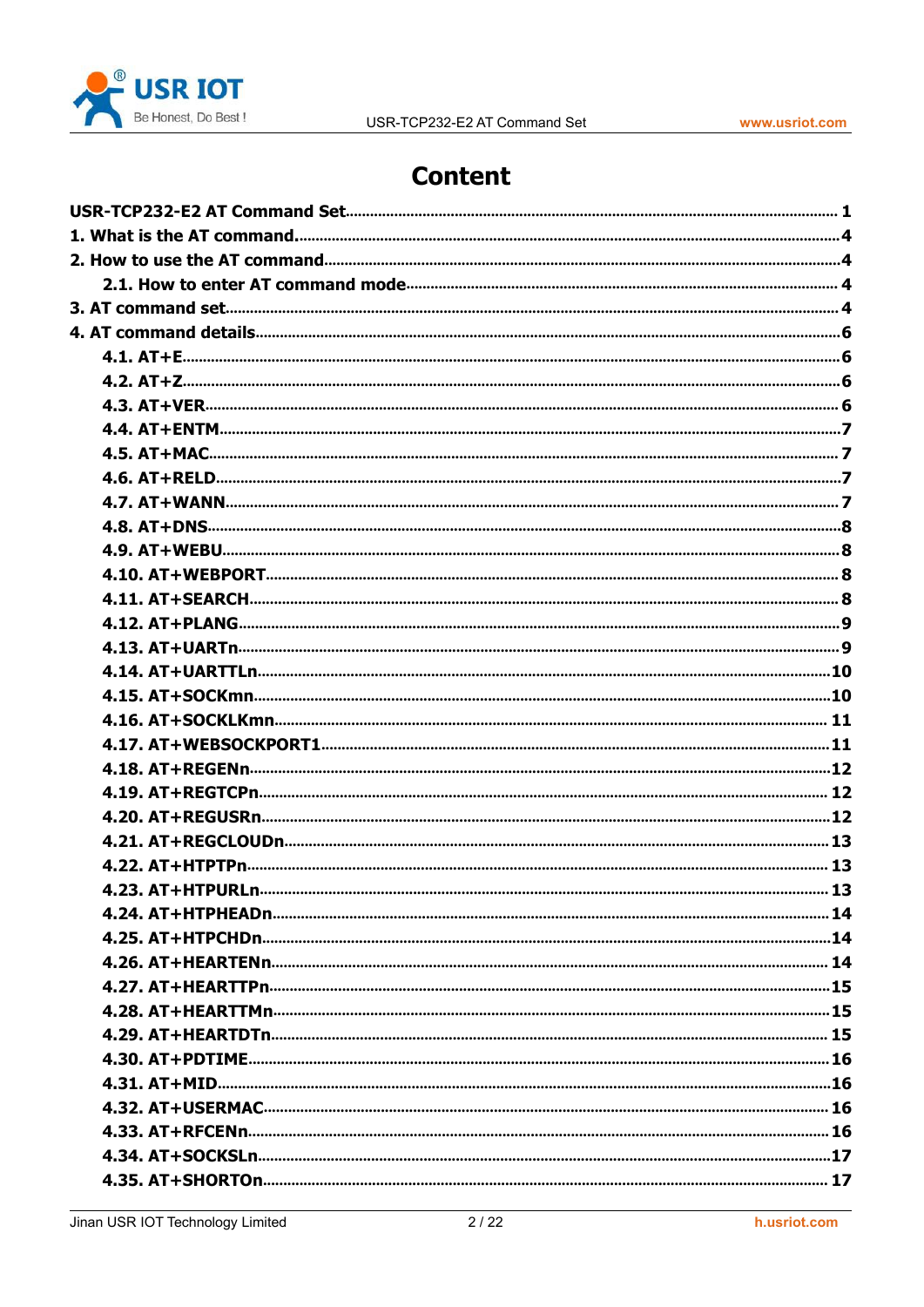

#### USR-TCP232-E2 AT Command Set

www.usriot.com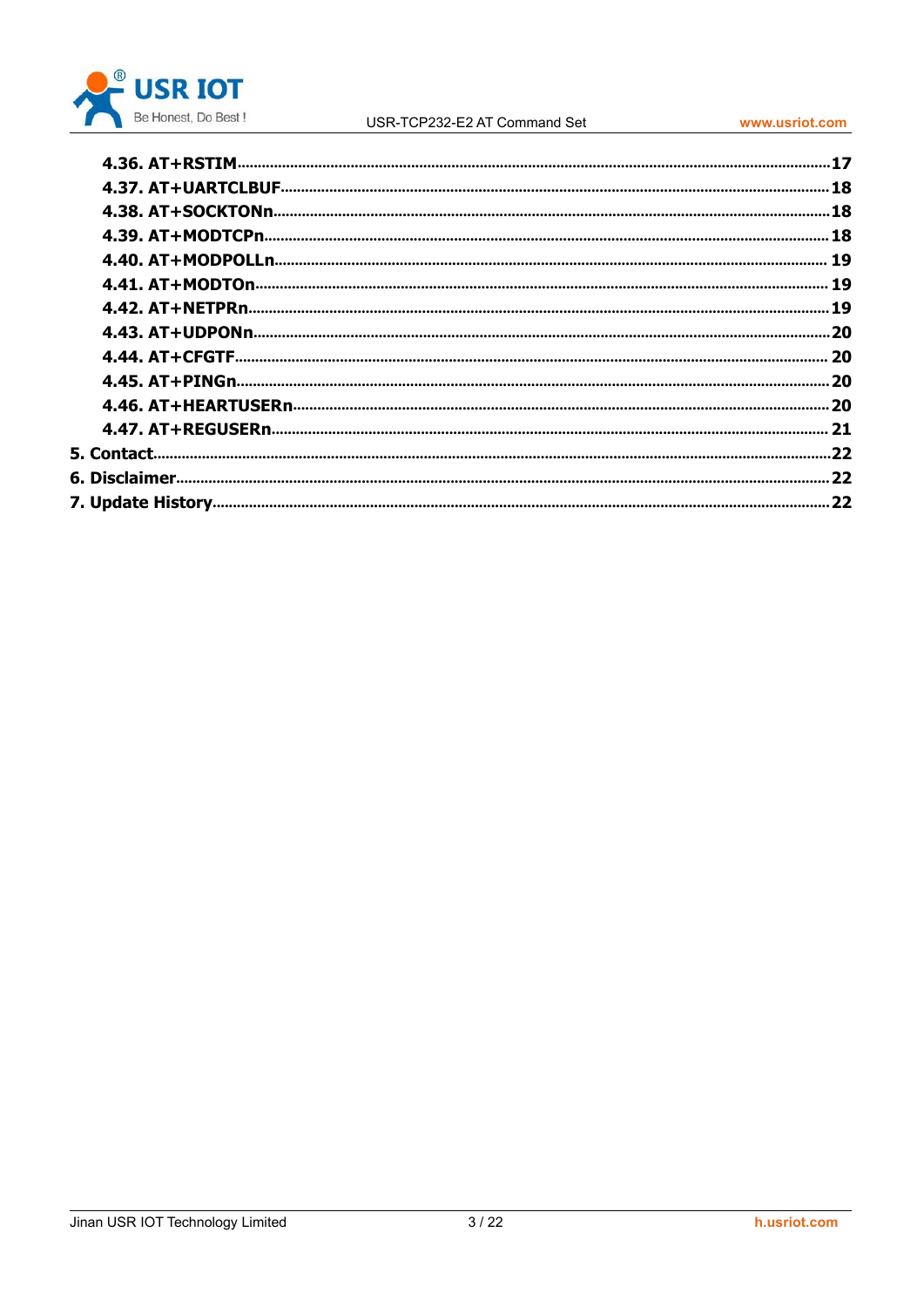

# <span id="page-3-1"></span><span id="page-3-0"></span>**1.What is the AT command.**

AT command is used for controlling module. You can use AT command to configure and query the settings.

# **2.How to use the AT command**

For USR device is in transparent mode normally, you must enter AT command mode at first. Then you can send AT command to configure or query the settings. After you configure the USR device, you should restart the USR device to make the settings take effect. Every time module restart will work in work mode rather AT command mode.

Every AT command must add character carriage return <CR> and line feed <LF>. In Hex, <CR> is 0x0D  $<$ I F $>$  is 0x0A.

# **2.1.How to enter AT command mode**

Please read this FAQ about entering AT command mode.

**<http://www.usriot.com/enter-serial-command-mode/>**

# **3.AT command set**

| <b>Command</b> | <b>Function</b>                                        |
|----------------|--------------------------------------------------------|
| E              | Query/Set AT command echo enable/disable               |
| $\mathbf{z}$   | Reset the module                                       |
| <b>VER</b>     | Query module firmware version                          |
| <b>ENTM</b>    | Exit AT command mode and enter work mode               |
| <b>MAC</b>     | Query MAC address                                      |
| <b>RELD</b>    | Restore default settings                               |
| <b>WANN</b>    | Query/Set module WAN interface parameters.             |
| <b>DNS</b>     | Query/Set DNS server address                           |
| <b>WEBU</b>    | Query/Set Web Server username and password             |
| <b>WEBPORT</b> | Query/Set Web Server port number                       |
| <b>SEARCH</b>  | Query/Set searching port and keyword                   |
| <b>PLANG</b>   | Query/Set language of Web Server                       |
| <b>UARTn</b>   | Query/Set serial port n parameters                     |
| <b>UARTTLn</b> | Query/Set serial port n serial package time and length |
| <b>SOCKmn</b>  | Query/Set serial port n socket m parameters            |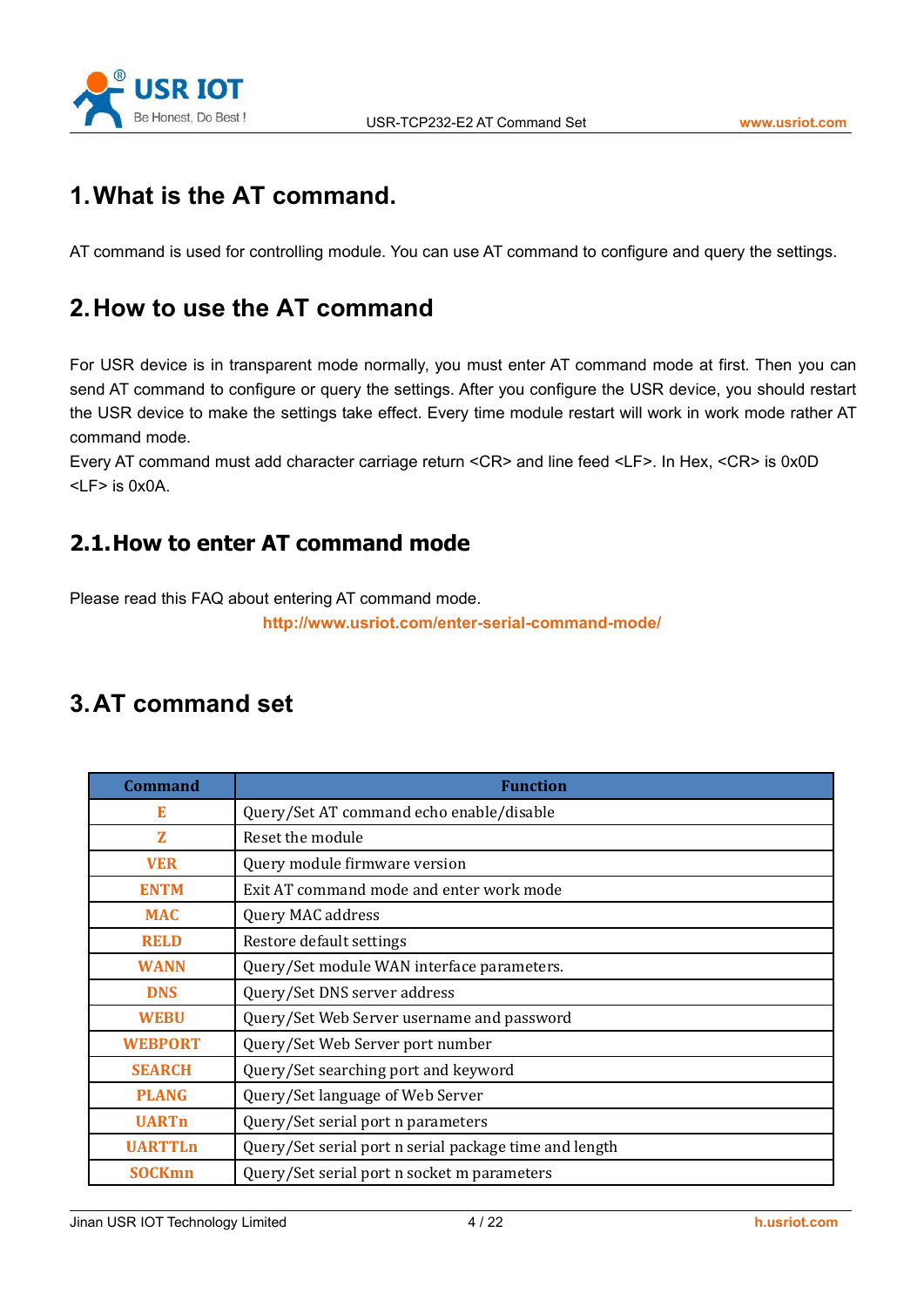

| <b>SOCKLKmn</b><br>Query serial port n socket m connection status<br><b>WEBSOCKPORT1</b><br>Query/Set websocket port number<br>Query/Set serial port n identity packet status<br><b>REGENn</b><br><b>REGTCPn</b><br>Query/Set serial port n identity packet sending method |
|----------------------------------------------------------------------------------------------------------------------------------------------------------------------------------------------------------------------------------------------------------------------------|
|                                                                                                                                                                                                                                                                            |
|                                                                                                                                                                                                                                                                            |
|                                                                                                                                                                                                                                                                            |
|                                                                                                                                                                                                                                                                            |
| Query/Set serial port n user editable identity packet data, only support ASCII<br><b>REGUSRn</b>                                                                                                                                                                           |
| Query/Set serial port n USR Cloud ID and password<br><b>REGCLOUDn</b>                                                                                                                                                                                                      |
| Query/Set serial port n HTTP requesting method in HTTPD Client mode<br><b>HTPTPn</b>                                                                                                                                                                                       |
| Query/Set serial port n URL in HTTPD Client mode<br><b>HTPURLn</b>                                                                                                                                                                                                         |
| Query/Set serial port n HTTP header data in HTTPD Client mode<br><b>HTPHEADn</b>                                                                                                                                                                                           |
| Query/Set serial port n filtering HTTP header of response data in HTTPD Client<br><b>HTPCHDn</b>                                                                                                                                                                           |
| mode enable/disable                                                                                                                                                                                                                                                        |
| Query/Set serial port n heartbeat packet enable/disable<br><b>HEARTENn</b>                                                                                                                                                                                                 |
| Query/Set serial port n heartbeat packet sending method<br><b>HEARTTPn</b>                                                                                                                                                                                                 |
| Query/Set serial port n heartbeat packet interval<br><b>HEARTTMn</b>                                                                                                                                                                                                       |
| Query/Set user editable heartbeat packet data, only support ASCII<br><b>HEARTDTn</b>                                                                                                                                                                                       |
| Query production data<br><b>PDTIME</b>                                                                                                                                                                                                                                     |
| Query/Set module name<br><b>MID</b>                                                                                                                                                                                                                                        |
| Set user editable MAC address<br><b>USERMAC</b>                                                                                                                                                                                                                            |
| <b>RFCENn</b><br>Query/Set serial port n baud rate synchronization function enable/disable                                                                                                                                                                                 |
| Query/Set serial port n non-persistent connection function enable/disable<br><b>SOCKSLn</b>                                                                                                                                                                                |
| Query/Set serial port n non-persistent connection function time<br><b>SHORTOn</b>                                                                                                                                                                                          |
| Query/Set serial port n timeout reset time<br><b>RSTIM</b>                                                                                                                                                                                                                 |
| Query/Set clearing serial port cache before establishing connection enable/disable<br><b>UARTCLBUF</b>                                                                                                                                                                     |
| <b>SOCKTONn</b><br>Query/Set serial port n timeout reconnecting time                                                                                                                                                                                                       |
| Query/Set serial port n Modbus RTU<->Modbus TCP function enable/disable<br><b>MODTCPN</b>                                                                                                                                                                                  |
| Query/Set serial port n Modbus polling function enable/disable<br><b>MODPOLLn</b>                                                                                                                                                                                          |
| Query/Set serial port n Modbus polling time<br><b>MODTOn</b>                                                                                                                                                                                                               |
| <b>NETPRn</b><br>Query/Set serial port n Network printing function enable/disable                                                                                                                                                                                          |
| Query/Set serial port n don't judge remote IP address and port in UDP mode<br><b>UDPONn</b><br>enable/disable                                                                                                                                                              |
| Saving current settings as default settings<br><b>CFGTF</b>                                                                                                                                                                                                                |
| Set serial port n PING address and performing a PING action<br><b>PINGn</b>                                                                                                                                                                                                |
| <b>HEARTUSERn</b><br>Query/Set serial port n user editable heartbeat packet data, support ASCII and HEX                                                                                                                                                                    |
| Query/Set serial port n user editable identity packet data, support ASCII and HEX<br><b>REGUSERn</b>                                                                                                                                                                       |

**Note: USR-TCP232-E2 have two serial ports and two sockets,so n=1,2 and m=A, B.**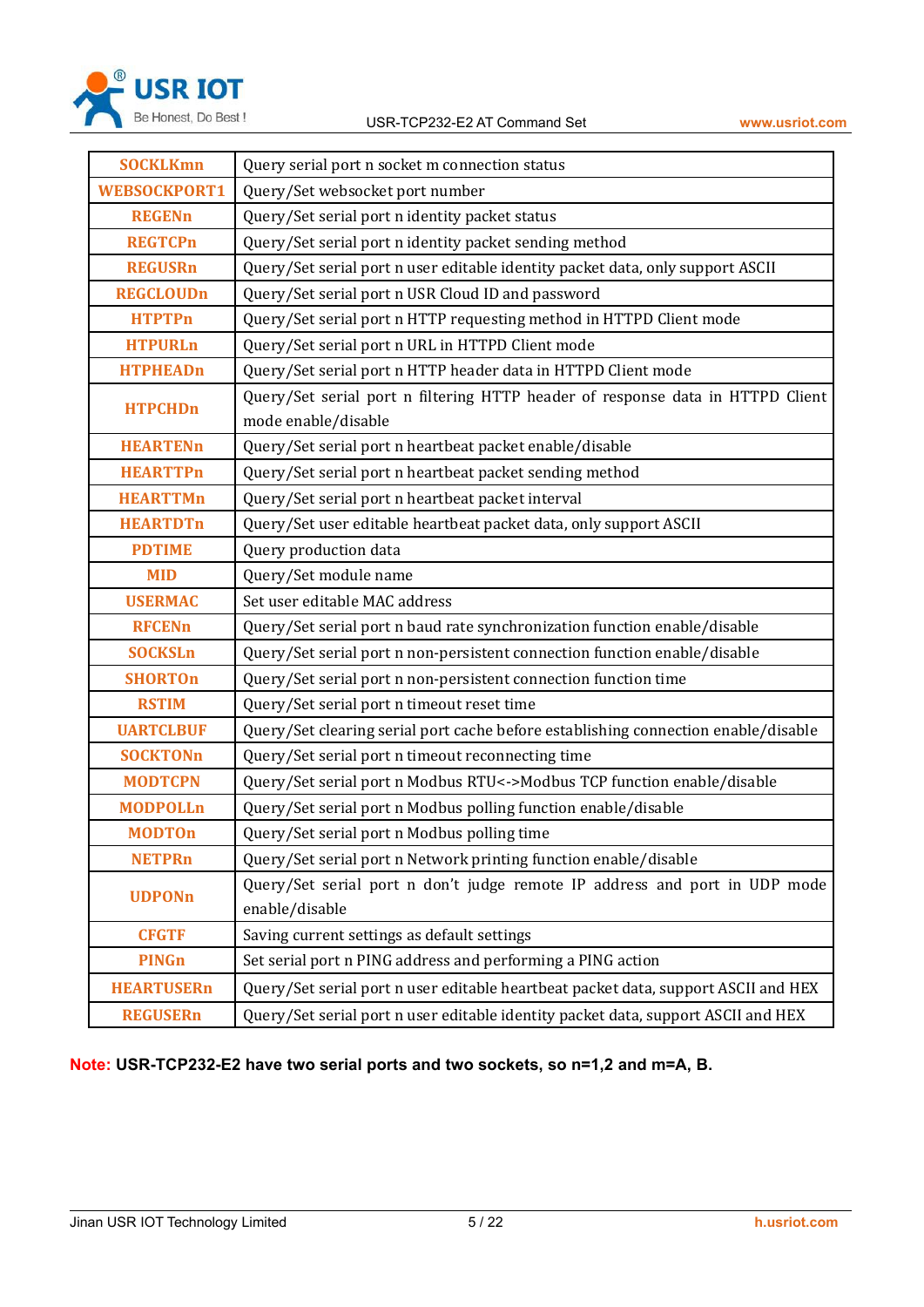

# <span id="page-5-1"></span><span id="page-5-0"></span>**4.AT command details**

| <b>Special Characters</b> |                 |      |  |
|---------------------------|-----------------|------|--|
| Character                 | Note            |      |  |
| 'CR)                      | Carriage Return | 0x0D |  |
| T F)                      | Line Feed       | 0x0A |  |

#### **4.1.AT+E**

| <b>Parameter</b>  | <b>Description</b>                                        | <b>Default Value</b> | Range         |
|-------------------|-----------------------------------------------------------|----------------------|---------------|
| <status></status> | <b>Status of AT command echo function</b>                 | ON                   | <b>ON/OFF</b> |
| <b>Format</b>     |                                                           |                      |               |
| Query             | AT+E <cr></cr>                                            |                      |               |
| <b>Return</b>     | <cr><lf>+OK=<status><cr><lf></lf></cr></status></lf></cr> |                      |               |
| <b>Set</b>        | AT+E= <status><cr></cr></status>                          |                      |               |
| <b>Return</b>     | <cr><lf>+OK<cr><lf></lf></cr></lf></cr>                   |                      |               |

#### **4.2.AT+Z**

|               | <b>Format</b>                           |
|---------------|-----------------------------------------|
| <b>Set</b>    | AT+Z <cr></cr>                          |
| <b>Return</b> | <cr><lf>+OK<cr><lf></lf></cr></lf></cr> |

# **4.3.AT+VER**

| <b>Parameter</b> | <b>Description</b>                                  |
|------------------|-----------------------------------------------------|
| <ver></ver>      | Firmware version of the module                      |
|                  | <b>Format</b>                                       |
| Query            | <b>AT+VER<cr></cr></b>                              |
| <b>Return</b>    | <cr><lf>+OK=<ver><cr><lf></lf></cr></ver></lf></cr> |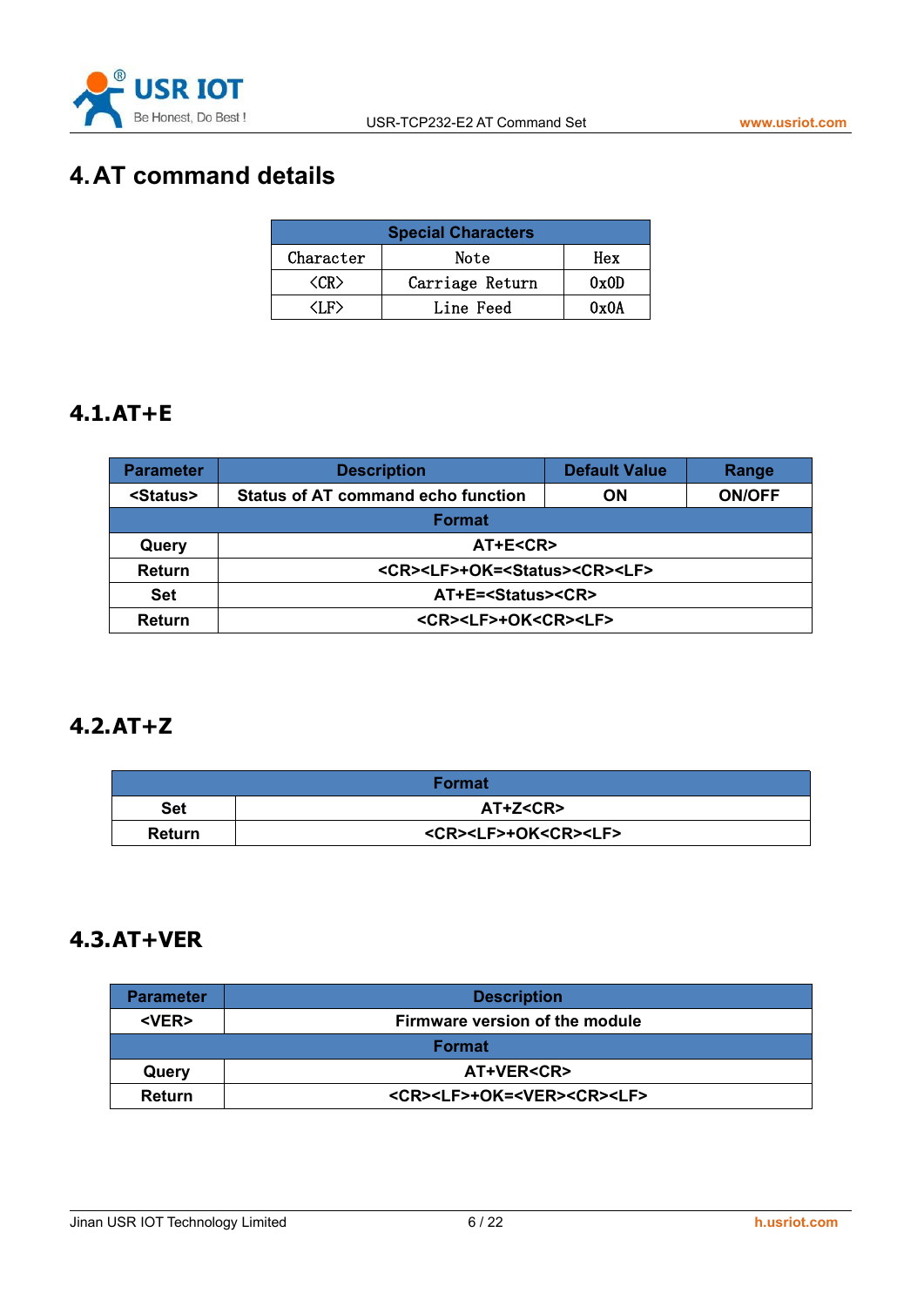

# <span id="page-6-0"></span>**4.4.AT+ENTM**

|               | Format                                  |
|---------------|-----------------------------------------|
| <b>Set</b>    | <b>AT+ENTM<cr></cr></b>                 |
| <b>Return</b> | <cr><lf>+OK<cr><lf></lf></cr></lf></cr> |

#### **4.5.AT+MAC**

| <b>Parameter</b> | <b>Description</b>                                                    | Range |
|------------------|-----------------------------------------------------------------------|-------|
| <mac></mac>      | <b>MAC address of the module.</b><br><b>USR MAC start with D8B04C</b> |       |
| <b>Format</b>    |                                                                       |       |
| Query            | AT+MAC <cr></cr>                                                      |       |
| Return           | <cr><lf>+OK=<mac><cr><lf></lf></cr></mac></lf></cr>                   |       |

#### **4.6.AT+RELD**

|               | <b>Format</b>                           |
|---------------|-----------------------------------------|
| <b>Set</b>    | <b>AT+RELD<cr></cr></b>                 |
| <b>Return</b> | <cr><lf>+OK<cr><lf></lf></cr></lf></cr> |

#### **4.7.AT+WANN**

| <b>Parameter</b>     | <b>Description</b>                                                                                           | <b>Default Value</b> | Range                                      |  |
|----------------------|--------------------------------------------------------------------------------------------------------------|----------------------|--------------------------------------------|--|
|                      | Method of                                                                                                    |                      | <b>STATIC: Get the IP address manually</b> |  |
| <mode></mode>        | getting IP                                                                                                   | <b>STATIC</b>        | <b>DHCP: Get the IP address</b>            |  |
|                      | address                                                                                                      |                      | automatically                              |  |
| <ip address=""></ip> | <b>IP</b> address                                                                                            | 192.168.0.7          | $0.0.0.0 - 255.255.255.255$                |  |
| <mask></mask>        | <b>Subnet mask</b>                                                                                           | 255.255.255.0        | $0.0.0.0 - 255.255.255.255$                |  |
| <gateway></gateway>  | Gateway                                                                                                      | 192.168.0.1          | $0.0.0.0 - 255.255.255.255$                |  |
|                      | address                                                                                                      |                      |                                            |  |
|                      |                                                                                                              | <b>Format</b>        |                                            |  |
| Query                |                                                                                                              | AT+WANN <cr></cr>    |                                            |  |
| <b>Return</b>        | <cr><lf>+OK=<mode>,<ip address="">,<mask>,<gateway><cr><lf></lf></cr></gateway></mask></ip></mode></lf></cr> |                      |                                            |  |
| Set                  | AT+WANN= <mode>,<lp address="">,<mask>,<gateway><cr></cr></gateway></mask></lp></mode>                       |                      |                                            |  |
| Return               | <cr><lf>+OK<cr><lf></lf></cr></lf></cr>                                                                      |                      |                                            |  |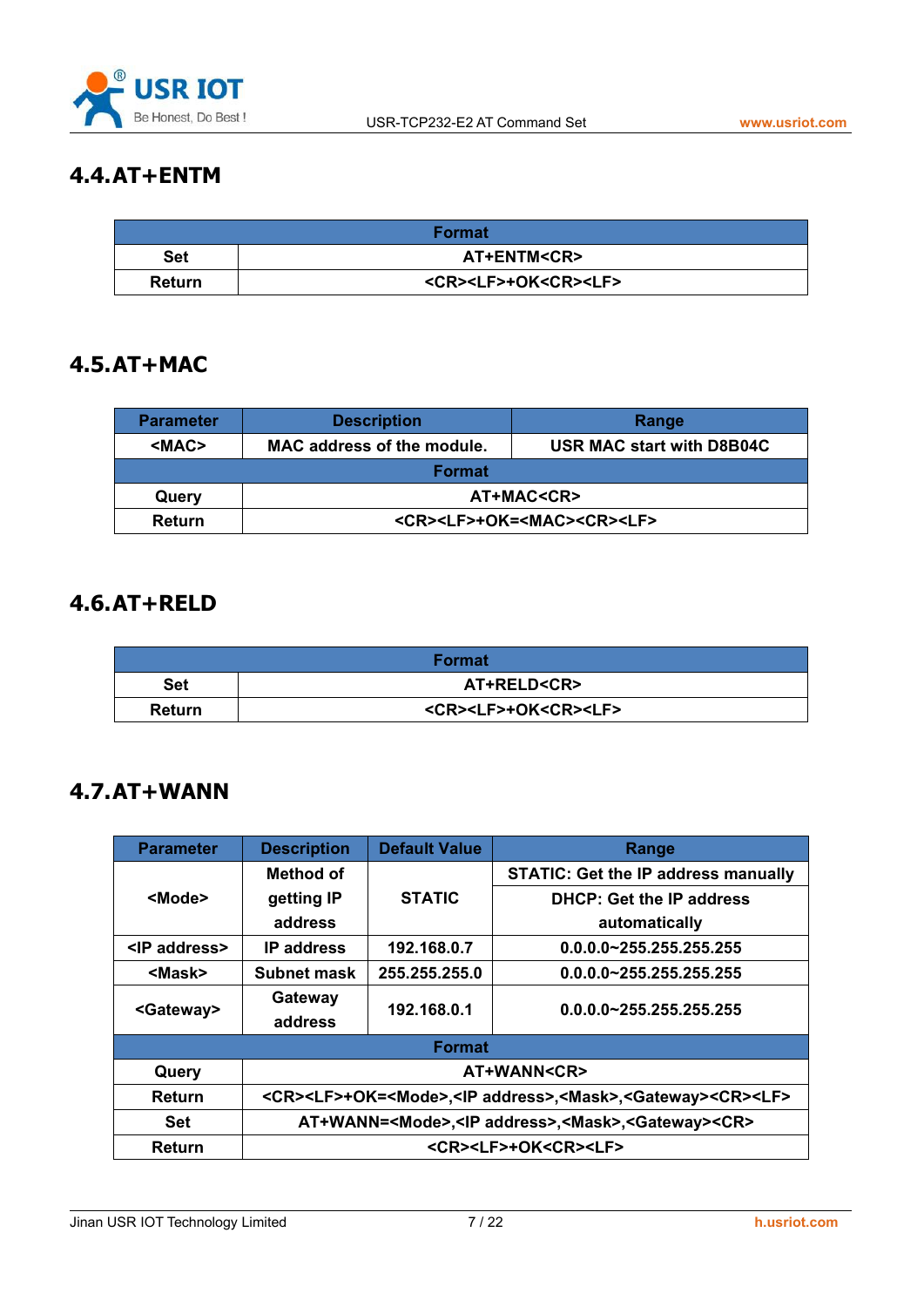

# <span id="page-7-1"></span><span id="page-7-0"></span>**4.8.AT+DNS**

| <b>Parameter</b>    | <b>Description</b>                                          | <b>Default Value</b> | Range                       |  |
|---------------------|-------------------------------------------------------------|----------------------|-----------------------------|--|
| <address></address> | <b>DNS server address</b>                                   | 208.67.222.222       | $0.0.0.0 - 255.255.255.255$ |  |
|                     | <b>Format</b>                                               |                      |                             |  |
| Query               | <b>AT+DNS<cr></cr></b>                                      |                      |                             |  |
| <b>Return</b>       | <cr><lf>+OK=<address><cr><lf></lf></cr></address></lf></cr> |                      |                             |  |
| Set                 | AT+DNS= <address><cr></cr></address>                        |                      |                             |  |
| Return              | <cr><lf>+OK<cr><lf></lf></cr></lf></cr>                     |                      |                             |  |

#### **4.9.AT+WEBU**

| <b>Parameter</b>      | <b>Description</b>                                                                  | <b>Default Value</b>                    | Range         |
|-----------------------|-------------------------------------------------------------------------------------|-----------------------------------------|---------------|
| <username></username> | Web Server username                                                                 | admin                                   | $1 - 5$ bytes |
| <password></password> | Web Server password                                                                 | admin                                   | $1 - 5$ bytes |
|                       |                                                                                     | <b>Format</b>                           |               |
| Query                 | AT+WEBU <cr></cr>                                                                   |                                         |               |
| <b>Return</b>         | <cr><lf>+OK=<username>,<password><cr><lf></lf></cr></password></username></lf></cr> |                                         |               |
| <b>Set</b>            | AT+WEBU= <username>,<password><cr></cr></password></username>                       |                                         |               |
| Return                |                                                                                     | <cr><lf>+OK<cr><lf></lf></cr></lf></cr> |               |

#### **4.10.AT+WEBPORT**

| <b>Parameter</b> | <b>Description</b>                                    | <b>Default Value</b> | Range       |
|------------------|-------------------------------------------------------|----------------------|-------------|
| <port></port>    | Web Server port number                                | 80                   | $1 - 65535$ |
|                  | <b>Format</b>                                         |                      |             |
| Query            | AT+WEBPORT <cr></cr>                                  |                      |             |
| <b>Return</b>    | <cr><lf>+OK=<port><cr><lf></lf></cr></port></lf></cr> |                      |             |
| <b>Set</b>       | AT+WEBPORT= <port><cr></cr></port>                    |                      |             |
| <b>Return</b>    | <cr><lf>+OK<cr><lf></lf></cr></lf></cr>               |                      |             |

# **4.11.AT+SEARCH**

| <b>Parameter</b>    | <b>Description</b>       | Default Value     | Range          |
|---------------------|--------------------------|-------------------|----------------|
| <port></port>       | UDP port for searching   | 48899             | 1~65535        |
| <kevword></kevword> | <b>Searching keyword</b> | <b>WWW.USR.CN</b> | $1 - 20$ bytes |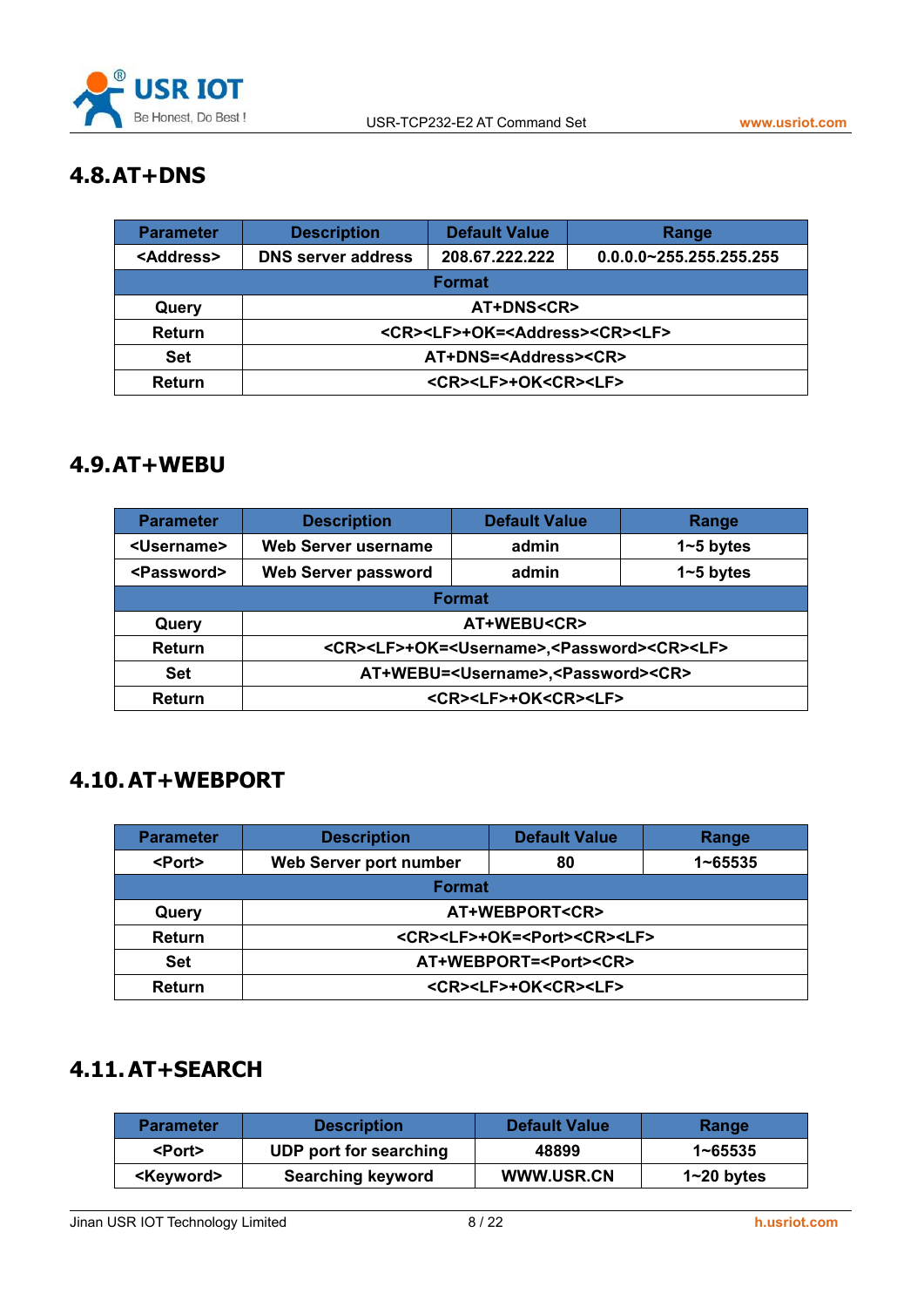

<span id="page-8-0"></span>

|        | <b>Format</b>                                                             |
|--------|---------------------------------------------------------------------------|
| Query  | <b>AT+SEARCH<cr></cr></b>                                                 |
| Return | <cr><lf>+OK=<port>,<keyword><cr><lf></lf></cr></keyword></port></lf></cr> |
| Set    | AT+SEARCH= <port>,<keyword><cr></cr></keyword></port>                     |
| Return | <cr><lf>+OK<cr><lf></lf></cr></lf></cr>                                   |

#### **4.12.AT+PLANG**

| <b>Parameter</b>      | <b>Description</b>                                            | <b>Default Value</b> | Range                                   |
|-----------------------|---------------------------------------------------------------|----------------------|-----------------------------------------|
|                       | <b>Web Server</b>                                             | EN                   | <b>EN: English</b>                      |
| <language></language> | language                                                      |                      | <b>CN: Chinese</b>                      |
| <b>Format</b>         |                                                               |                      |                                         |
| Query                 | AT+PLANG <cr></cr>                                            |                      |                                         |
| <b>Return</b>         | <cr><lf>+OK=<language><cr><lf></lf></cr></language></lf></cr> |                      |                                         |
| <b>Set</b>            | AT+PLANG= <language><cr></cr></language>                      |                      |                                         |
| Return                |                                                               |                      | <cr><lf>+OK<cr><lf></lf></cr></lf></cr> |

# **4.13.AT+UARTn**

| <b>Parameter</b>               | <b>Description</b>                                                                                                                                        | <b>Default Value</b>                                                                                                                 | Range                                                        |  |
|--------------------------------|-----------------------------------------------------------------------------------------------------------------------------------------------------------|--------------------------------------------------------------------------------------------------------------------------------------|--------------------------------------------------------------|--|
| <baud rate=""></baud>          | Serial port n baud<br>rate                                                                                                                                | 115200                                                                                                                               | 9600, 19200, 38400, 57600,<br>115200, 230400, 380400, 460800 |  |
| <data bits=""></data>          | Serial port n data<br><b>bits</b>                                                                                                                         | 8                                                                                                                                    | 5, 6, 7, 8                                                   |  |
| <stop bits=""></stop>          | Serial port n stop<br>bits                                                                                                                                | 1                                                                                                                                    | 1, 2                                                         |  |
| <parity></parity>              | Serial port n parity                                                                                                                                      | <b>NONE</b>                                                                                                                          | NONE, EVEN, ODD, MARK, SPACE                                 |  |
|                                |                                                                                                                                                           |                                                                                                                                      | <b>NFC: No flow control</b>                                  |  |
| <flow<br>Control&gt;</flow<br> | Serial port n flow<br><b>NFC</b><br>control status                                                                                                        |                                                                                                                                      | <b>FC: Hardware flow</b><br>control(RTS/CTS)                 |  |
|                                |                                                                                                                                                           | <b>Format</b>                                                                                                                        |                                                              |  |
| Query                          |                                                                                                                                                           | AT+UARTn <cr></cr>                                                                                                                   |                                                              |  |
| Return                         | <cr><lf>+OK=<baud rate="">,<data bits="">,<stop bits="">,<parity><flow<br>Control&gt;<cr><lf></lf></cr></flow<br></parity></stop></data></baud></lf></cr> |                                                                                                                                      |                                                              |  |
| <b>Set</b>                     |                                                                                                                                                           | AT+UARTn= <baud rate="">,<data bits="">,<stop bits="">,<parity><flow<br>Control&gt;<cr></cr></flow<br></parity></stop></data></baud> |                                                              |  |
| Return                         |                                                                                                                                                           | <cr><lf>+OK<cr><lf></lf></cr></lf></cr>                                                                                              |                                                              |  |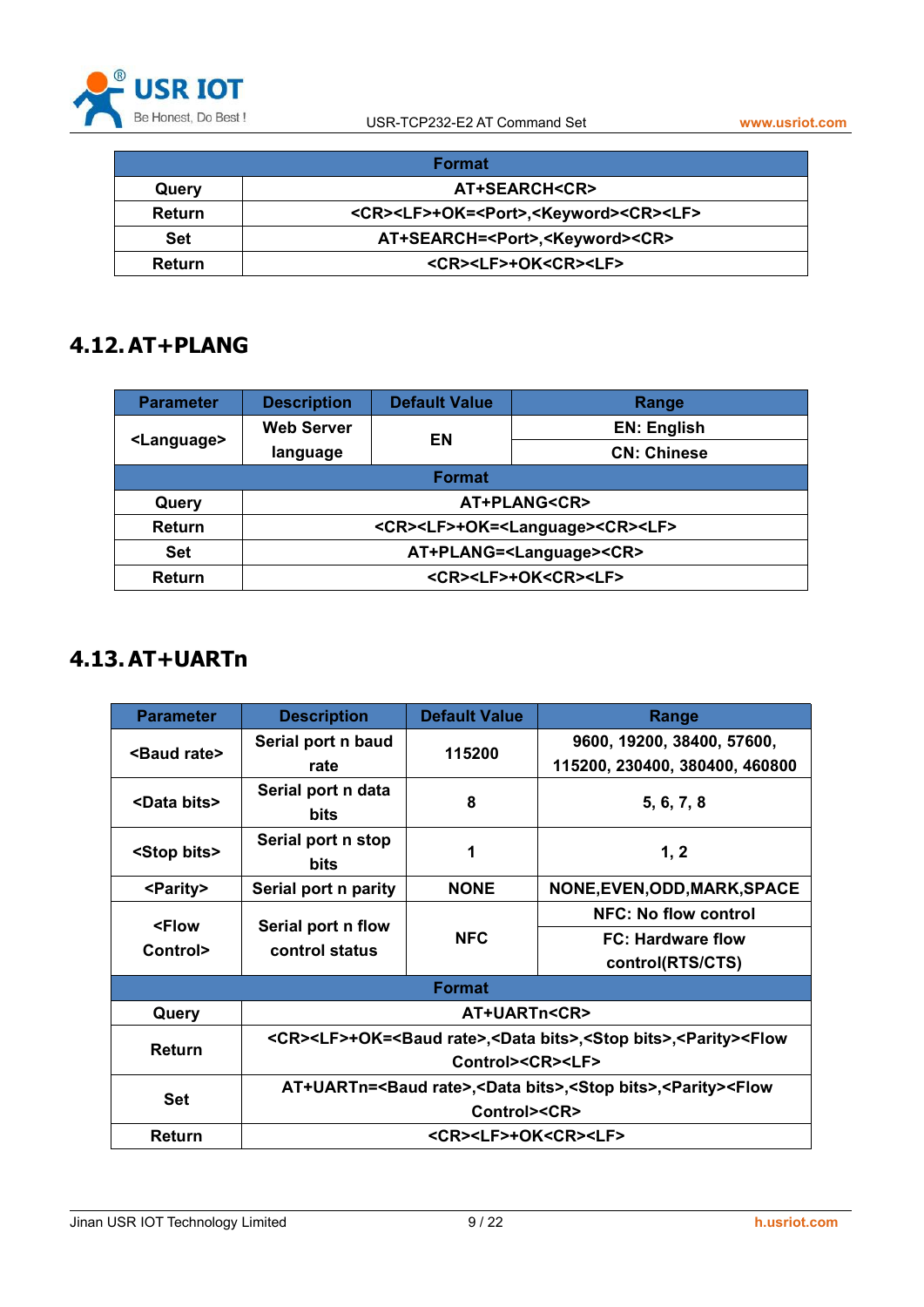

# <span id="page-9-0"></span>**4.14.AT+UARTTLn**

| <b>Parameter</b>  | <b>Description</b>                                                      | <b>Default Value</b> | Range          |  |
|-------------------|-------------------------------------------------------------------------|----------------------|----------------|--|
| <time></time>     | Serial port n serial package time                                       |                      | $0 - 255$ ms   |  |
| <length></length> | Serial port n serial package length                                     |                      | $0~1460$ bytes |  |
|                   | <b>Format</b>                                                           |                      |                |  |
| Query             | AT+UARTTLn <cr></cr>                                                    |                      |                |  |
| <b>Return</b>     | <cr><lf>+OK=<time>,<length><cr><lf></lf></cr></length></time></lf></cr> |                      |                |  |
| <b>Set</b>        | AT+UARTTLn= <time>,<length><cr></cr></length></time>                    |                      |                |  |
| Return            | <cr><lf>+OK<cr><lf></lf></cr></lf></cr>                                 |                      |                |  |

### **4.15.AT+SOCKmn**

| <b>Parameter</b>      | <b>Description</b>                                                                               | <b>Default Value</b> | Range                                   |  |
|-----------------------|--------------------------------------------------------------------------------------------------|----------------------|-----------------------------------------|--|
|                       |                                                                                                  |                      | <b>TCPS: TCP Server mode</b>            |  |
|                       | Serial port n                                                                                    |                      | <b>TCPC: TCP Client mode</b>            |  |
| <protocol></protocol> | socket m<br>network                                                                              | <b>TCPS</b>          | <b>UDPS: UDP Server mode</b>            |  |
|                       | protocol                                                                                         |                      | <b>UDPC: UDP Client mode</b>            |  |
|                       |                                                                                                  |                      | <b>HTPC: HTTP Client mode</b>           |  |
| <ip address=""></ip>  | Remote<br><b>Server IP</b><br>address in                                                         | 192.168.0.7          | $0.0.0.0 - 255.255.255.255$             |  |
|                       | client mode                                                                                      |                      |                                         |  |
|                       | Port number                                                                                      |                      | $1 - 65535$                             |  |
| <port></port>         | of serial port n                                                                                 | 23                   | Local port in Server mode.              |  |
|                       | socket m                                                                                         |                      | Remote port in Client mode.             |  |
|                       |                                                                                                  | <b>Format</b>        |                                         |  |
| Query                 |                                                                                                  |                      | AT+SOCKmn <cr></cr>                     |  |
| Return                | <cr><lf>+OK=<protocol>,<ip address="">,<port><cr><lf></lf></cr></port></ip></protocol></lf></cr> |                      |                                         |  |
| <b>Set</b>            | AT+SOCKmn= <protocol>,<ip address="">,<port><cr></cr></port></ip></protocol>                     |                      |                                         |  |
| Return                |                                                                                                  |                      | <cr><lf>+OK<cr><lf></lf></cr></lf></cr> |  |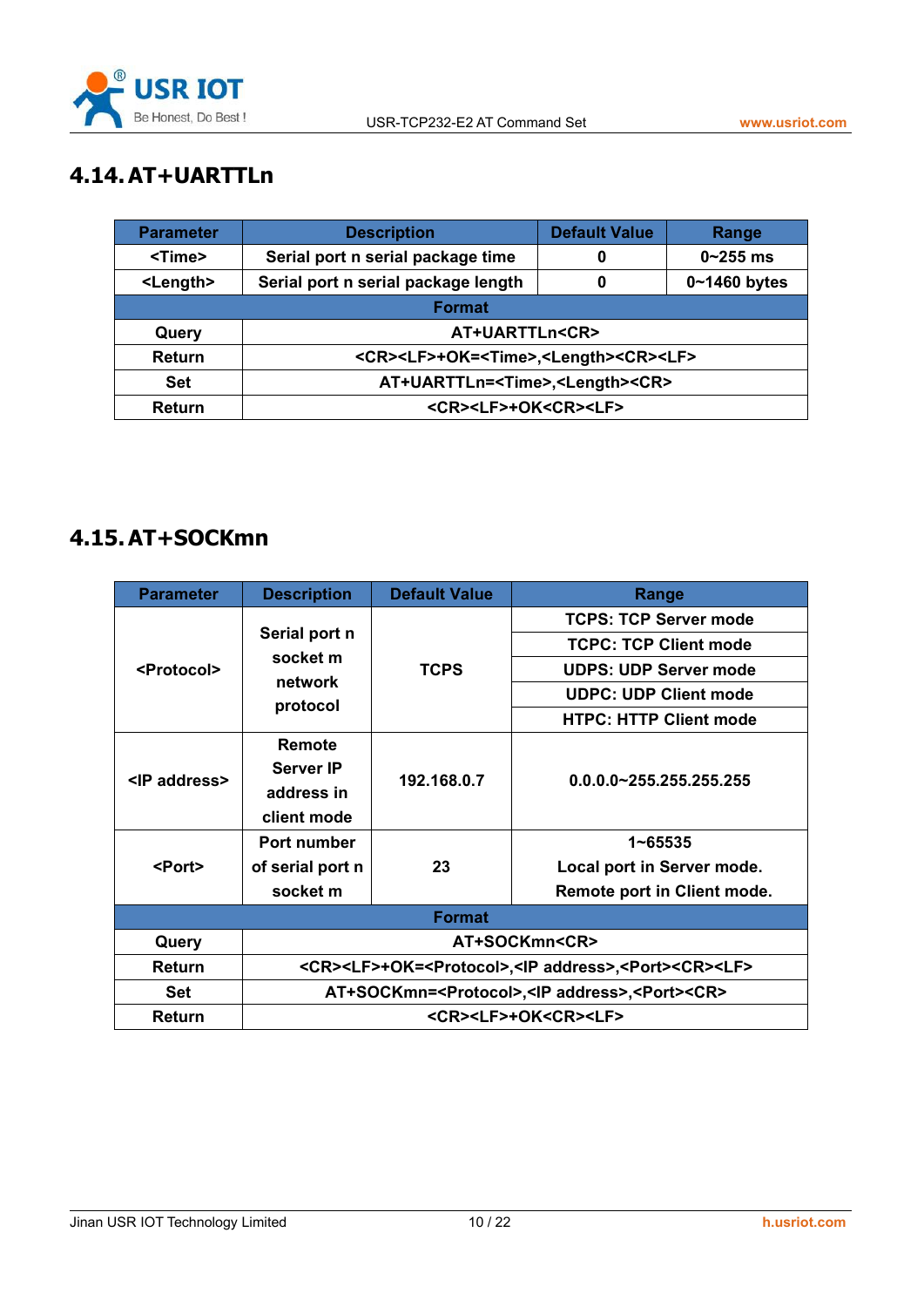

# <span id="page-10-0"></span>**4.16.AT+SOCKLKmn**

| <b>Parameter</b>  | <b>Description</b>                                        | <b>Default Value</b> | Range                                          |  |
|-------------------|-----------------------------------------------------------|----------------------|------------------------------------------------|--|
|                   |                                                           |                      | <b>IDLE: Module is booting or disable</b>      |  |
|                   |                                                           |                      | <b>Keep-alive</b>                              |  |
|                   |                                                           |                      | LISTEN: Waiting client (Module is in TCP       |  |
|                   |                                                           |                      | Server mode)                                   |  |
|                   |                                                           |                      | <b>CONNECTING: Module is connecting to TCP</b> |  |
|                   | <b>Status of</b>                                          |                      | Server (Module is in TCP Client mode)          |  |
| <status></status> | socket m of                                               | <b>LISTEN</b>        | <b>CONNECTED: TCP connection is</b>            |  |
|                   | serial port n                                             |                      | established                                    |  |
|                   |                                                           |                      | CONNECTED(n): n is the number of TCP           |  |
|                   |                                                           |                      | clients which connect to module (Module is     |  |
|                   |                                                           |                      | in TCP server mode)                            |  |
|                   |                                                           |                      | <b>ERROR: Connection Error</b>                 |  |
|                   |                                                           |                      | <b>Format</b>                                  |  |
| Query             |                                                           |                      | AT+SOCKLKmn <cr></cr>                          |  |
| Return            | <cr><lf>+OK=<status><cr><lf></lf></cr></status></lf></cr> |                      |                                                |  |

#### **4.17.AT+WEBSOCKPORT1**

| <b>Parameter</b> | <b>Description</b>                                    | <b>Default Value</b>                    | Range       |  |
|------------------|-------------------------------------------------------|-----------------------------------------|-------------|--|
| <port></port>    | Port of websocket                                     | 6432                                    | $1 - 65535$ |  |
|                  |                                                       | <b>Format</b>                           |             |  |
| Query            |                                                       | AT+WEBSOCKPORT1 <cr></cr>               |             |  |
| <b>Return</b>    | <cr><lf>+OK=<port><cr><lf></lf></cr></port></lf></cr> |                                         |             |  |
| <b>Set</b>       | AT+WEBSOCKPORT1= <port><cr></cr></port>               |                                         |             |  |
| Return           |                                                       | <cr><lf>+OK<cr><lf></lf></cr></lf></cr> |             |  |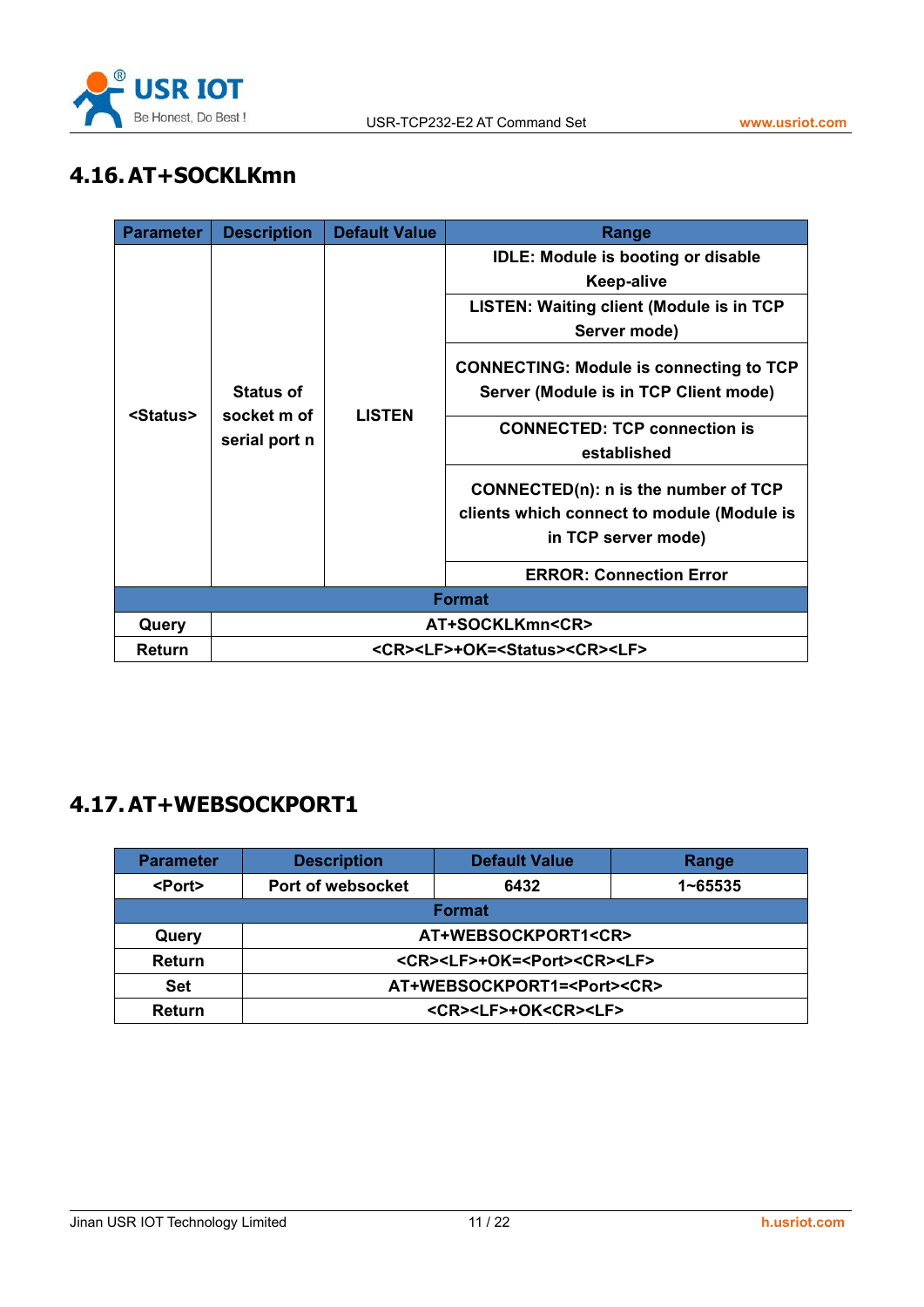

# <span id="page-11-0"></span>**4.18.AT+REGENn**

| <b>Parameter</b>  | <b>Description</b>                                        | <b>Default Value</b> | Range                                     |  |
|-------------------|-----------------------------------------------------------|----------------------|-------------------------------------------|--|
|                   |                                                           |                      | <b>OFF: Disabling the identity packet</b> |  |
|                   |                                                           |                      | <b>MAC: Using MAC address as identity</b> |  |
|                   | <b>Status of</b>                                          |                      | packet                                    |  |
| <status></status> | identity<br>packet of                                     | <b>OFF</b>           | <b>CLOUD: Using USR Cloud ID as</b>       |  |
|                   | serial port n                                             |                      | <b>Identity packet</b>                    |  |
|                   |                                                           |                      | USR: Using user editable identity         |  |
|                   |                                                           |                      | packet, less than 20 bytes                |  |
|                   |                                                           | <b>Format</b>        |                                           |  |
| Query             |                                                           | AT+REGENn <cr></cr>  |                                           |  |
| <b>Return</b>     | <cr><lf>+OK=<status><cr><lf></lf></cr></status></lf></cr> |                      |                                           |  |
| <b>Set</b>        | AT+REGENn= <status><cr></cr></status>                     |                      |                                           |  |
| Return            | <cr><lf>+OK<cr><lf></lf></cr></lf></cr>                   |                      |                                           |  |

#### **4.19.AT+REGTCPn**

| <b>Parameter</b>  | <b>Description</b>                                             | <b>Default Value</b>                                      | Range                                                                                                                                                                                          |  |
|-------------------|----------------------------------------------------------------|-----------------------------------------------------------|------------------------------------------------------------------------------------------------------------------------------------------------------------------------------------------------|--|
| <method></method> | Sending<br>method of<br>identity<br>packet of<br>serial port n | <b>First</b>                                              | First: Sending identity packet before<br>first package after establishing connect<br>Every: Sending identity packet in every<br>package.<br>ALL: Sending identity packet with both<br>methods. |  |
|                   |                                                                | <b>Format</b>                                             |                                                                                                                                                                                                |  |
| Query             | AT+REGTCPn <cr></cr>                                           |                                                           |                                                                                                                                                                                                |  |
| <b>Return</b>     |                                                                | <cr><lf>+OK=<method><cr><lf></lf></cr></method></lf></cr> |                                                                                                                                                                                                |  |
| Set               | AT+REGTCPn= <method><cr></cr></method>                         |                                                           |                                                                                                                                                                                                |  |
| Return            | <cr><lf>+OK<cr><lf></lf></cr></lf></cr>                        |                                                           |                                                                                                                                                                                                |  |

#### **4.20.AT+REGUSRn**

| Parameter     | <b>Description</b>                                     | <b>Default Value</b> | Range                  |
|---------------|--------------------------------------------------------|----------------------|------------------------|
| <data></data> | Serial port n user<br>editable identity<br>packet data | www.usr.cn           | Length: $1 - 40$ bytes |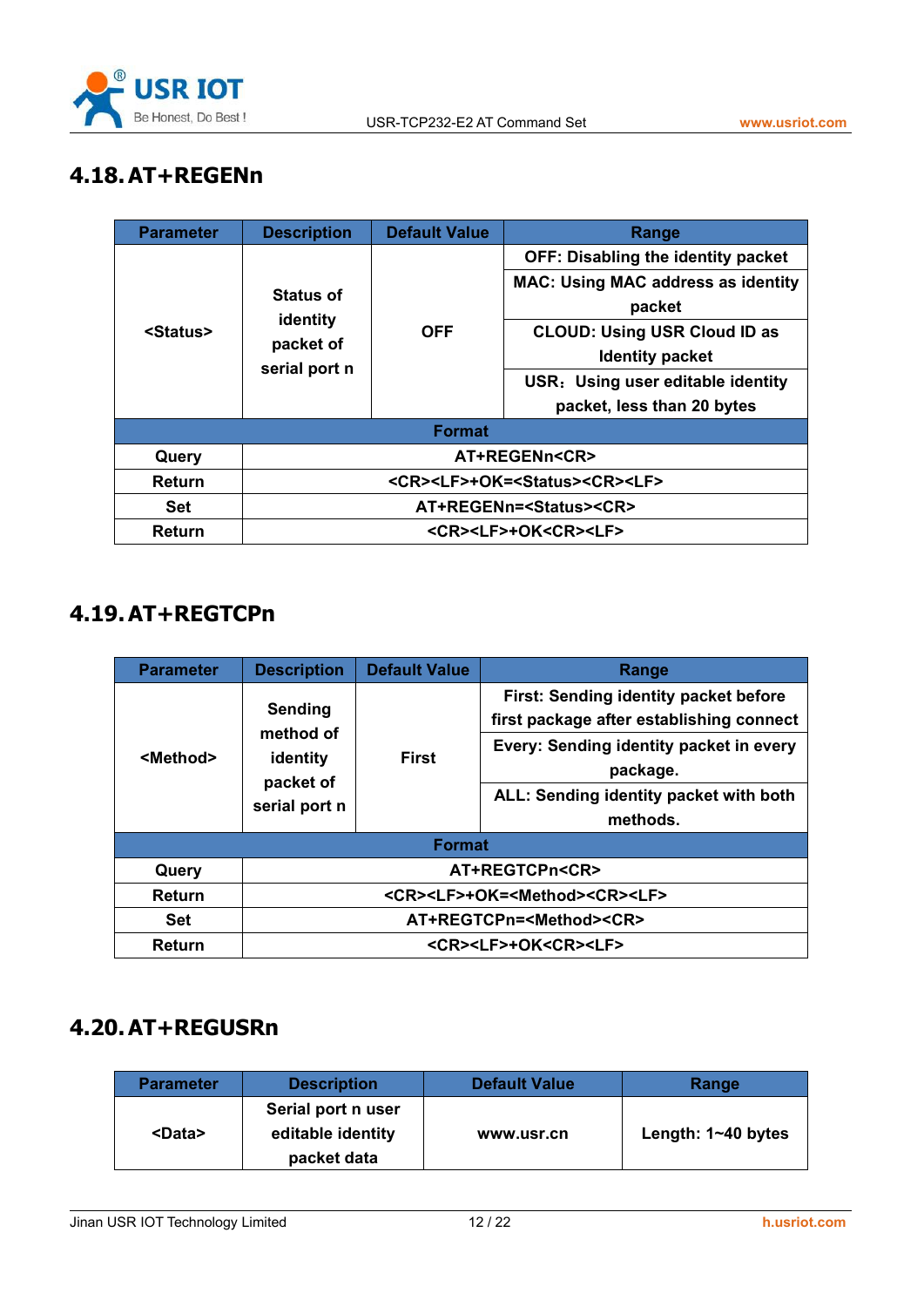

<span id="page-12-0"></span>

|               | Format                                                |
|---------------|-------------------------------------------------------|
| Query         | <b>AT+REGUSRn<cr></cr></b>                            |
| <b>Return</b> | <cr><lf>+OK=<data><cr><lf></lf></cr></data></lf></cr> |
| <b>Set</b>    | AT+REGUSRn= <data><cr></cr></data>                    |
| <b>Return</b> | <cr><lf>+OK<cr><lf></lf></cr></lf></cr>               |

### **4.21.AT+REGCLOUDn**

| <b>Parameter</b>      | <b>Description</b>                      | Range                                                                     |  |
|-----------------------|-----------------------------------------|---------------------------------------------------------------------------|--|
| $<$ ID>               | <b>USR Cloud ID</b>                     | Length: 20 bytes                                                          |  |
| <password></password> | <b>USR Cloud password</b>               | Length: 8 bytes                                                           |  |
|                       | <b>Format</b>                           |                                                                           |  |
| Query                 |                                         | AT+REGCLOUDn <cr></cr>                                                    |  |
| <b>Return</b>         |                                         | <c+r><lf>+OK=<id>,<password><cr><lf></lf></cr></password></id></lf></c+r> |  |
| <b>Set</b>            |                                         | AT+REGCLOUDn= <id>,<password><cr></cr></password></id>                    |  |
| <b>Return</b>         | <cr><lf>+OK<cr><lf></lf></cr></lf></cr> |                                                                           |  |

# **4.22.AT+HTPTPn**

| <b>Parameter</b>  | <b>Description</b>                                                     | <b>Default Value</b> | Range           |  |
|-------------------|------------------------------------------------------------------------|----------------------|-----------------|--|
| <method></method> | Serial port n HTTP<br>requesting method in<br><b>HTTPD Client mode</b> | <b>GET</b>           | <b>GET/POST</b> |  |
| <b>Format</b>     |                                                                        |                      |                 |  |
| Query             | AT+HTPTPn <cr></cr>                                                    |                      |                 |  |
| <b>Return</b>     | <cr><lf>+OK=<method><cr><lf></lf></cr></method></lf></cr>              |                      |                 |  |
| <b>Set</b>        | AT+HTPTPn= <method><cr></cr></method>                                  |                      |                 |  |
| <b>Return</b>     | <cr><lf>+OK<cr><lf></lf></cr></lf></cr>                                |                      |                 |  |

#### **4.23.AT+HTPURLn**

| <b>Parameter</b> | <b>Description</b>                                    | <b>Default Value</b> | Range              |  |
|------------------|-------------------------------------------------------|----------------------|--------------------|--|
| <url></url>      | Serial port n HTTP URL in<br><b>HTTPD Client mode</b> | $/1$ .php?           | Length:1~100 bytes |  |
| <b>Format</b>    |                                                       |                      |                    |  |
| Query            | <b>AT+HTPURLn<cr></cr></b>                            |                      |                    |  |
| Return           | <cr><lf>+OK=<url><cr><lf></lf></cr></url></lf></cr>   |                      |                    |  |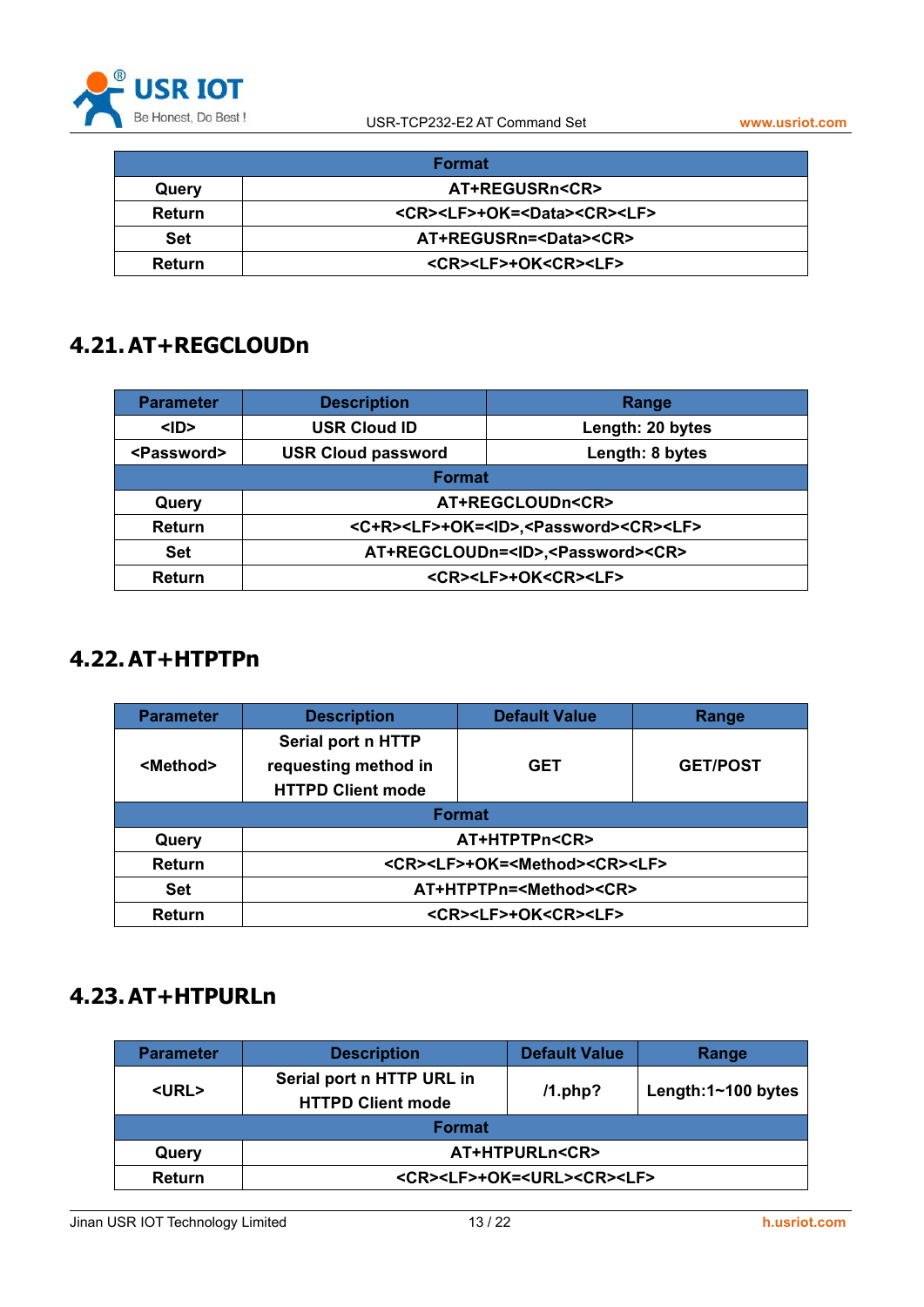

<span id="page-13-0"></span>

| Set           | AT+HTPURLn= <url><cr></cr></url>        |
|---------------|-----------------------------------------|
| <b>Return</b> | <cr><lf>+OK<cr><lf></lf></cr></lf></cr> |

# **4.24.AT+HTPHEADn**

| <b>Parameter</b>  | <b>Description</b>                                         | <b>Default Value</b>       | Range                                                                  |  |  |
|-------------------|------------------------------------------------------------|----------------------------|------------------------------------------------------------------------|--|--|
| <header></header> | Serial port n HTTP<br>header in HTTP<br><b>Client mode</b> | User_Agent:<br>Mozilla/4.0 | Length: 0~180 bytes,<br><< CRLF>> is Carriage return<br>and line feed. |  |  |
|                   | <b>Format</b>                                              |                            |                                                                        |  |  |
| Query             | AT+HTPHEADn <cr></cr>                                      |                            |                                                                        |  |  |
| Return            | <cr><lf>+OK=<header><cr><lf></lf></cr></header></lf></cr>  |                            |                                                                        |  |  |
| <b>Set</b>        | AT+HTPHEADn= <header><cr></cr></header>                    |                            |                                                                        |  |  |
| Return            | <cr><lf>+OK<cr><lf></lf></cr></lf></cr>                    |                            |                                                                        |  |  |

# **4.25.AT+HTPCHDn**

| <b>Parameter</b>  | <b>Description</b>                                        | <b>Default Value</b> | Range         |
|-------------------|-----------------------------------------------------------|----------------------|---------------|
| <status></status> | <b>Status of filtering HTTP header of</b><br><b>OFF</b>   |                      | <b>ON/OFF</b> |
|                   | response data function of serial port n                   |                      |               |
| <b>Format</b>     |                                                           |                      |               |
| Query             | <b>AT+HTPCHDn<cr></cr></b>                                |                      |               |
| <b>Return</b>     | <cr><lf>+OK=<status><cr><lf></lf></cr></status></lf></cr> |                      |               |
| <b>Set</b>        | AT+HTPCHDn= <status><cr></cr></status>                    |                      |               |
| Return:           | <cr><lf>+OK<cr><lf></lf></cr></lf></cr>                   |                      |               |

# **4.26.AT+HEARTENn**

| <b>Parameter</b>  | <b>Description</b>                                        | <b>Default Value</b> | Range         |
|-------------------|-----------------------------------------------------------|----------------------|---------------|
| <status></status> | <b>Status of heartbeat packet function</b>                | <b>OFF</b>           | <b>ON/OFF</b> |
|                   | of serial port n                                          |                      |               |
| <b>Format</b>     |                                                           |                      |               |
| Query             | AT+HEARTENn <cr></cr>                                     |                      |               |
| <b>Return</b>     | <cr><lf>+OK=<status><cr><lf></lf></cr></status></lf></cr> |                      |               |
| <b>Set</b>        | AT+HEARTENn= <status><cr></cr></status>                   |                      |               |
| <b>Return</b>     | <cr><lf>+OK<cr><lf></lf></cr></lf></cr>                   |                      |               |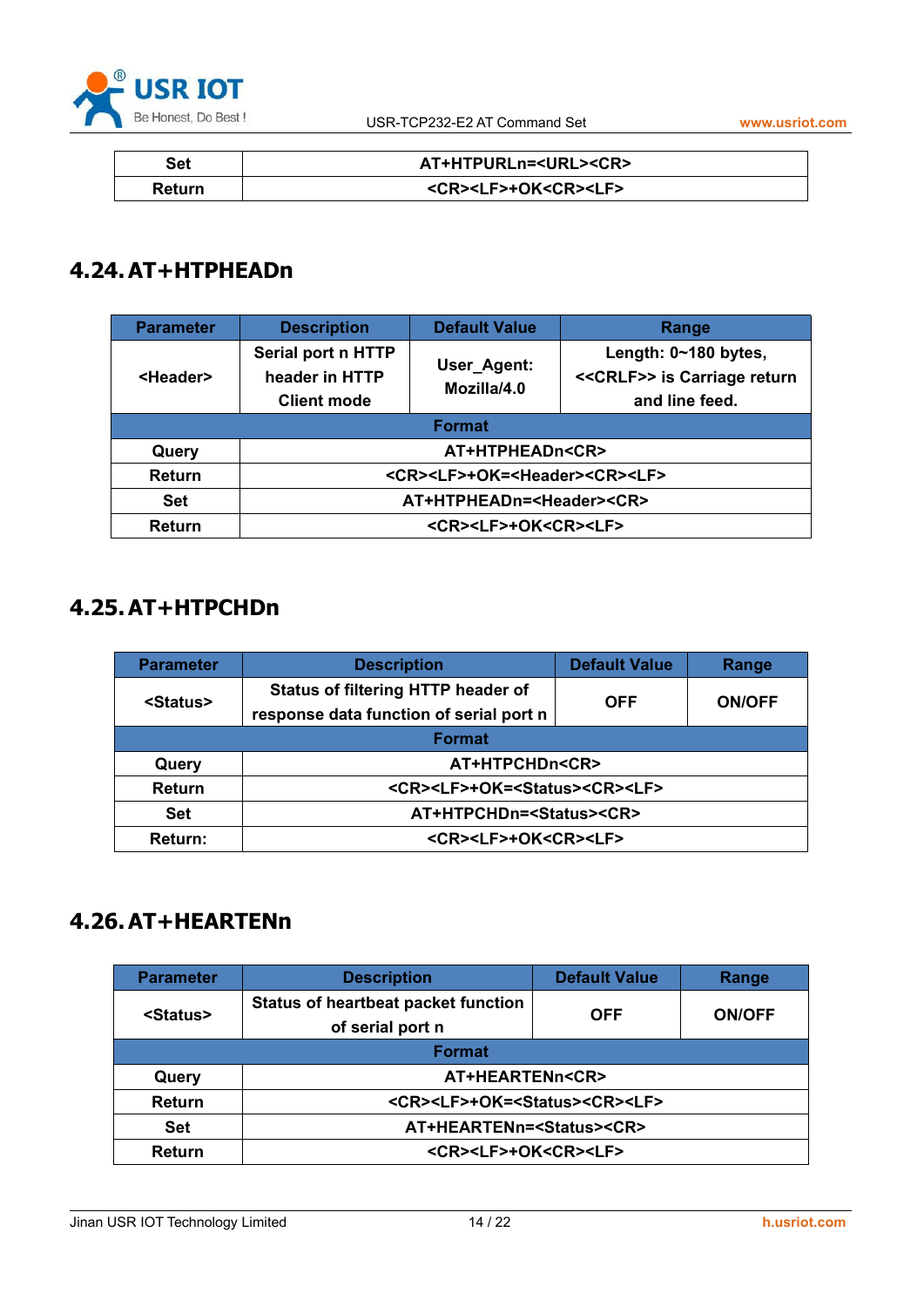

# <span id="page-14-0"></span>**4.27.AT+HEARTTPn**

| <b>Parameter</b> | <b>Description</b>                                    | <b>Default Value</b> | Range                                   |  |
|------------------|-------------------------------------------------------|----------------------|-----------------------------------------|--|
|                  | Type of                                               |                      | NET: Sending heartbeat packet to        |  |
| <type></type>    | heartbeat                                             | <b>NET</b>           | network server                          |  |
|                  | packet of                                             |                      | <b>COM: Sending heartbeat packet to</b> |  |
|                  | serial port n                                         |                      | serial port n                           |  |
| <b>Format</b>    |                                                       |                      |                                         |  |
| Query            | AT+HEARTTPn <cr></cr>                                 |                      |                                         |  |
| Return           | <cr><lf>+OK=<type><cr><lf></lf></cr></type></lf></cr> |                      |                                         |  |
| <b>Set</b>       | AT+HEARTTPn= <type><cr></cr></type>                   |                      |                                         |  |
| Return           | <cr><lf>+OK<cr><lf></lf></cr></lf></cr>               |                      |                                         |  |

### **4.28.AT+HEARTTMn**

| <b>Parameter</b> | <b>Description</b>                                    | <b>Default Value</b> | Range           |
|------------------|-------------------------------------------------------|----------------------|-----------------|
| <time></time>    | Serial port n heartbeat                               | 30 seconds           | 1~65535 seconds |
|                  | packet interval                                       |                      |                 |
| <b>Format</b>    |                                                       |                      |                 |
| Query            | AT+HEARTTMn <cr></cr>                                 |                      |                 |
| <b>Return</b>    | <cr><lf>+OK=<time><cr><lf></lf></cr></time></lf></cr> |                      |                 |
| <b>Set</b>       | AT+HEARTTMn= <time><cr></cr></time>                   |                      |                 |
| Return           | <cr><lf>+OK<cr><lf></lf></cr></lf></cr>               |                      |                 |

# **4.29.AT+HEARTDTn**

| <b>Parameter</b> | <b>Description</b>                                    | <b>Default Value</b>                    | Range |  |
|------------------|-------------------------------------------------------|-----------------------------------------|-------|--|
| <data></data>    | Serial port n heartbeat                               |                                         |       |  |
|                  | packet data                                           | Length: 1~40 bytes<br>www.usr.cn        |       |  |
| <b>Format</b>    |                                                       |                                         |       |  |
| Query            | AT+HEARTDTn <cr></cr>                                 |                                         |       |  |
| <b>Return</b>    | <cr><lf>+OK=<data><cr><lf></lf></cr></data></lf></cr> |                                         |       |  |
| <b>Set</b>       | AT+HEARTDTn= <data><cr></cr></data>                   |                                         |       |  |
| Return           |                                                       | <cr><lf>+OK<cr><lf></lf></cr></lf></cr> |       |  |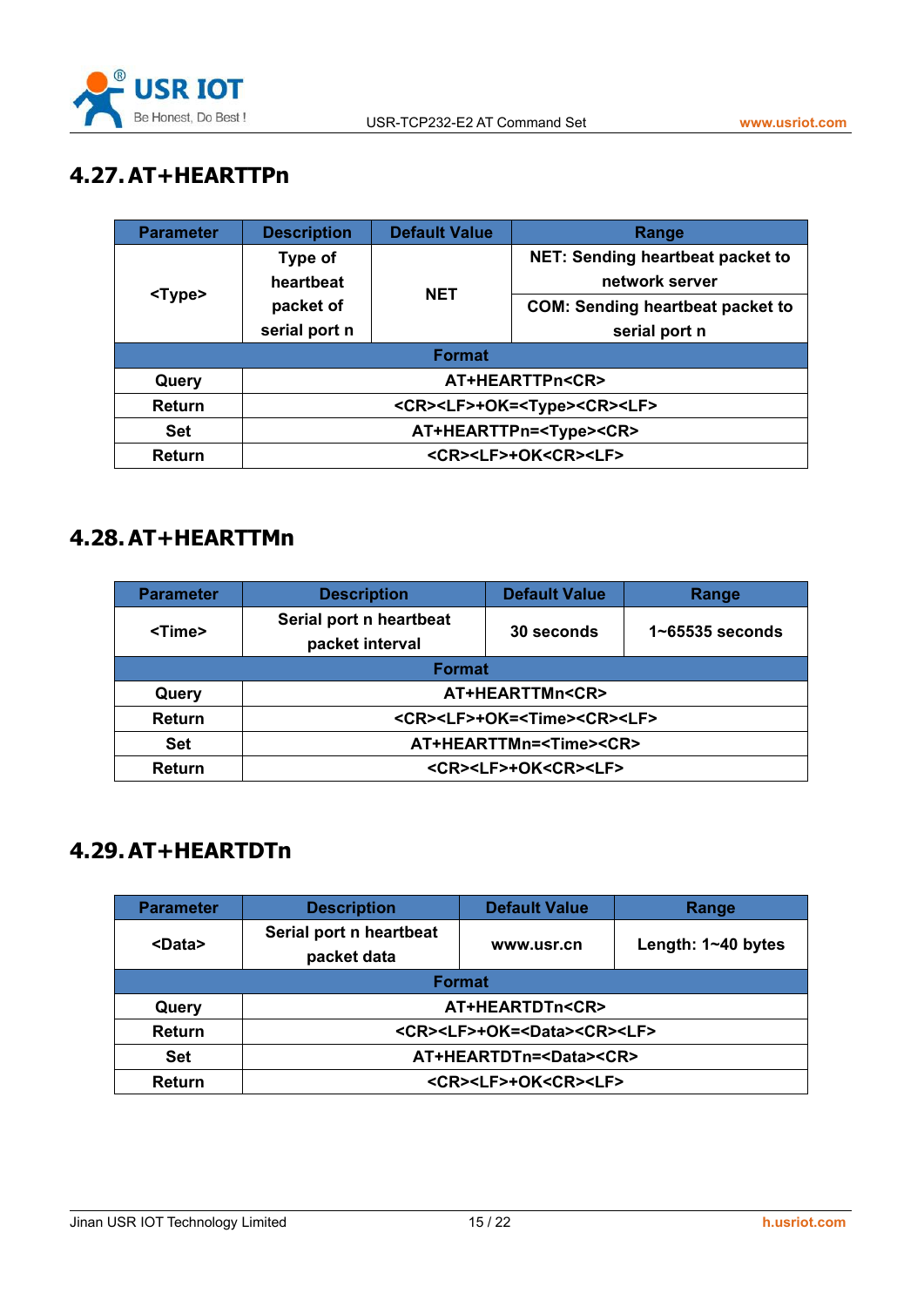

# <span id="page-15-0"></span>**4.30.AT+PDTIME**

| <b>Parameter</b> | <b>Description</b>                                    |
|------------------|-------------------------------------------------------|
| <data></data>    | Production data of module.                            |
|                  | <b>Format</b>                                         |
| Query            | AT+PDTIME <cr></cr>                                   |
| <b>Return</b>    | <cr><lf>+OK=<data><cr><lf></lf></cr></data></lf></cr> |

#### **4.31.AT+MID**

| <b>Parameter</b> | <b>Description</b>             | Range                                                 |
|------------------|--------------------------------|-------------------------------------------------------|
| <name></name>    | Module name                    | $1 - 15$ Bytes                                        |
|                  | <b>Format</b>                  |                                                       |
| Query            |                                | AT+MID <cr></cr>                                      |
| <b>Return</b>    |                                | <cr><lf>+OK=<name><cr><lf></lf></cr></name></lf></cr> |
| <b>Set</b>       | AT+MID= <name><cr></cr></name> |                                                       |
| <b>Return</b>    |                                | <cr><lf>+OK<cr><lf></lf></cr></lf></cr>               |

# **4.32.AT+USERMAC**

| <b>Parameter</b> | <b>Description</b>               | Range                                   |  |
|------------------|----------------------------------|-----------------------------------------|--|
| <mac></mac>      | <b>MAC address</b>               | <b>USR MAC start with D8B04C</b>        |  |
|                  | <b>Format</b>                    |                                         |  |
| <b>Set</b>       | AT+USERMAC= <mac><cr></cr></mac> |                                         |  |
| <b>Return</b>    |                                  | <cr><lf>+OK<cr><lf></lf></cr></lf></cr> |  |

#### **4.33.AT+RFCENn**

| <b>Parameter</b>  | <b>Description</b>                                            | <b>Default Value</b>       | Range |
|-------------------|---------------------------------------------------------------|----------------------------|-------|
| <status></status> | Status of serial port n baud rate<br>synchronization function | <b>ON/OFF</b><br><b>ON</b> |       |
|                   | <b>Format</b>                                                 |                            |       |
| Query             | AT+RFCENn <cr></cr>                                           |                            |       |
| Return            | <cr><lf>+OK=<status><cr><lf></lf></cr></status></lf></cr>     |                            |       |
| <b>Set</b>        | AT+RFCENn= <status><cr></cr></status>                         |                            |       |
| Return            | <cr><lf>+OK<cr><lf></lf></cr></lf></cr>                       |                            |       |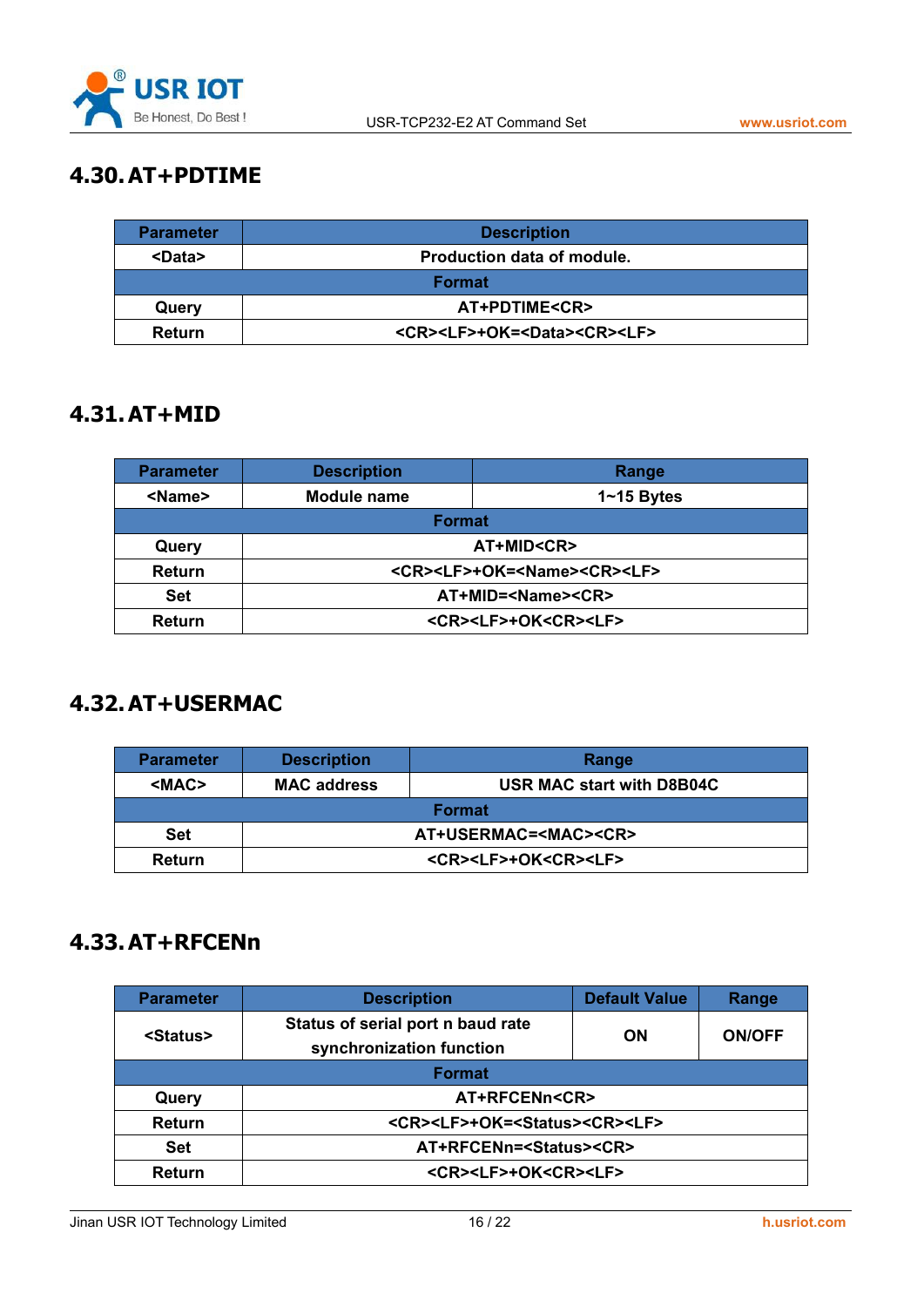

# <span id="page-16-0"></span>**4.34.AT+SOCKSLn**

| <b>Parameter</b>  | <b>Default Value</b><br><b>Description</b>                |                             | Range |
|-------------------|-----------------------------------------------------------|-----------------------------|-------|
| <status></status> | Status of serial port n non-persistent                    |                             |       |
|                   | connection function                                       | <b>OFF</b><br><b>ON/OFF</b> |       |
|                   | <b>Format</b>                                             |                             |       |
| Query             | AT+SOCKSLn <cr></cr>                                      |                             |       |
| <b>Return</b>     | <cr><lf>+OK=<status><cr><lf></lf></cr></status></lf></cr> |                             |       |
| <b>Set</b>        | AT+SOCKSLn= <status><cr></cr></status>                    |                             |       |
| Return            | <cr><lf>+OK<cr><lf></lf></cr></lf></cr>                   |                             |       |

#### **4.35.AT+SHORTOn**

| <b>Parameter</b> | <b>Description</b>                                    | <b>Default Value</b> | Range      |
|------------------|-------------------------------------------------------|----------------------|------------|
| <time></time>    | Serial port n non-persistent<br>connection time       | 3s                   | $2 - 255s$ |
|                  | <b>Format</b>                                         |                      |            |
| Query            | AT+SHORTOn <cr></cr>                                  |                      |            |
| <b>Return</b>    | <cr><lf>+OK=<time><cr><lf></lf></cr></time></lf></cr> |                      |            |
| <b>Set</b>       | AT+SHORTOn= <time><cr></cr></time>                    |                      |            |
| Return           | <cr><lf>+OK<cr><lf></lf></cr></lf></cr>               |                      |            |

### **4.36.AT+RSTIM**

| <b>Parameter</b> | <b>Description</b>                                    | <b>Default Value</b>                    | Range                                           |  |
|------------------|-------------------------------------------------------|-----------------------------------------|-------------------------------------------------|--|
| <time></time>    | Timeout reset time                                    | 3600s                                   | 0s, 60-65535s. 0s means<br>closing the function |  |
|                  | <b>Format</b>                                         |                                         |                                                 |  |
| Query            | AT+RSTIM <cr></cr>                                    |                                         |                                                 |  |
| Return           | <cr><lf>+OK=<time><cr><lf></lf></cr></time></lf></cr> |                                         |                                                 |  |
| <b>Set</b>       | AT+RSTIM= <time><cr></cr></time>                      |                                         |                                                 |  |
| Return           |                                                       | <cr><lf>+OK<cr><lf></lf></cr></lf></cr> |                                                 |  |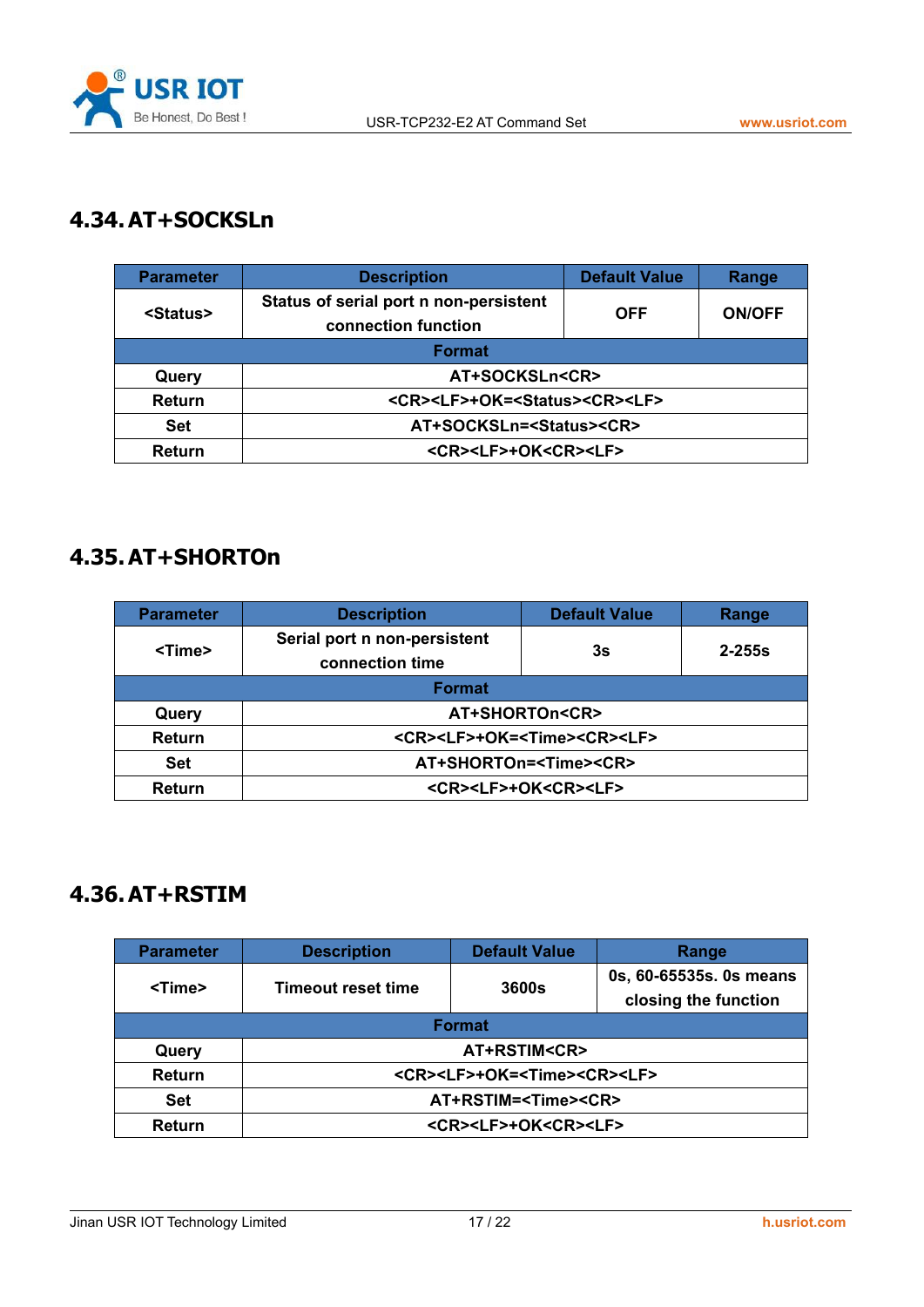

# <span id="page-17-0"></span>**4.37.AT+UARTCLBUF**

| <b>Parameter</b>  | <b>Description</b>                                        | <b>Default Value</b><br>Range |  |
|-------------------|-----------------------------------------------------------|-------------------------------|--|
| <status></status> | Status of clearing serial port cache                      |                               |  |
|                   | before establishing connection function                   | <b>ON/OFF</b><br><b>OFF</b>   |  |
| <b>Format</b>     |                                                           |                               |  |
| Query             | AT+UARTCLBUF <cr></cr>                                    |                               |  |
| <b>Return</b>     | <cr><lf>+OK=<status><cr><lf></lf></cr></status></lf></cr> |                               |  |
| <b>Set</b>        | AT+UARTCLBUF= <status><cr></cr></status>                  |                               |  |
| Return            | <cr><lf>+OK<cr><lf></lf></cr></lf></cr>                   |                               |  |

### **4.38.AT+SOCKTONn**

| <b>Parameter</b> | <b>Description</b>                                    | <b>Default Value</b> | Range    |
|------------------|-------------------------------------------------------|----------------------|----------|
| <time></time>    | Serial port n timeout                                 | 86400s               | 1-99999s |
|                  | reconnecting time                                     |                      |          |
|                  | <b>Format</b>                                         |                      |          |
| Query            | AT+SOCKTONn <cr></cr>                                 |                      |          |
| <b>Return</b>    | <cr><lf>+OK=<time><cr><lf></lf></cr></time></lf></cr> |                      |          |
| <b>Set</b>       | AT+SOCKTONn= <time><cr></cr></time>                   |                      |          |
| Return           | <cr><lf>+OK<cr><lf></lf></cr></lf></cr>               |                      |          |

### **4.39.AT+MODTCPn**

| <b>Parameter</b>  | <b>Description</b>                                        | <b>Default Value</b>        | Range |
|-------------------|-----------------------------------------------------------|-----------------------------|-------|
| <status></status> | <b>Status of serial port n Modbus</b>                     |                             |       |
|                   | <b>RTU&lt;-&gt;Modbus TCP function</b>                    | <b>OFF</b><br><b>ON/OFF</b> |       |
| <b>Format</b>     |                                                           |                             |       |
| Query             | AT+MODTCPn <cr></cr>                                      |                             |       |
| Return            | <cr><lf>+OK=<status><cr><lf></lf></cr></status></lf></cr> |                             |       |
| Set               | AT+MODTCPn= <status><cr></cr></status>                    |                             |       |
| Return            | <cr><lf>+OK<cr><lf></lf></cr></lf></cr>                   |                             |       |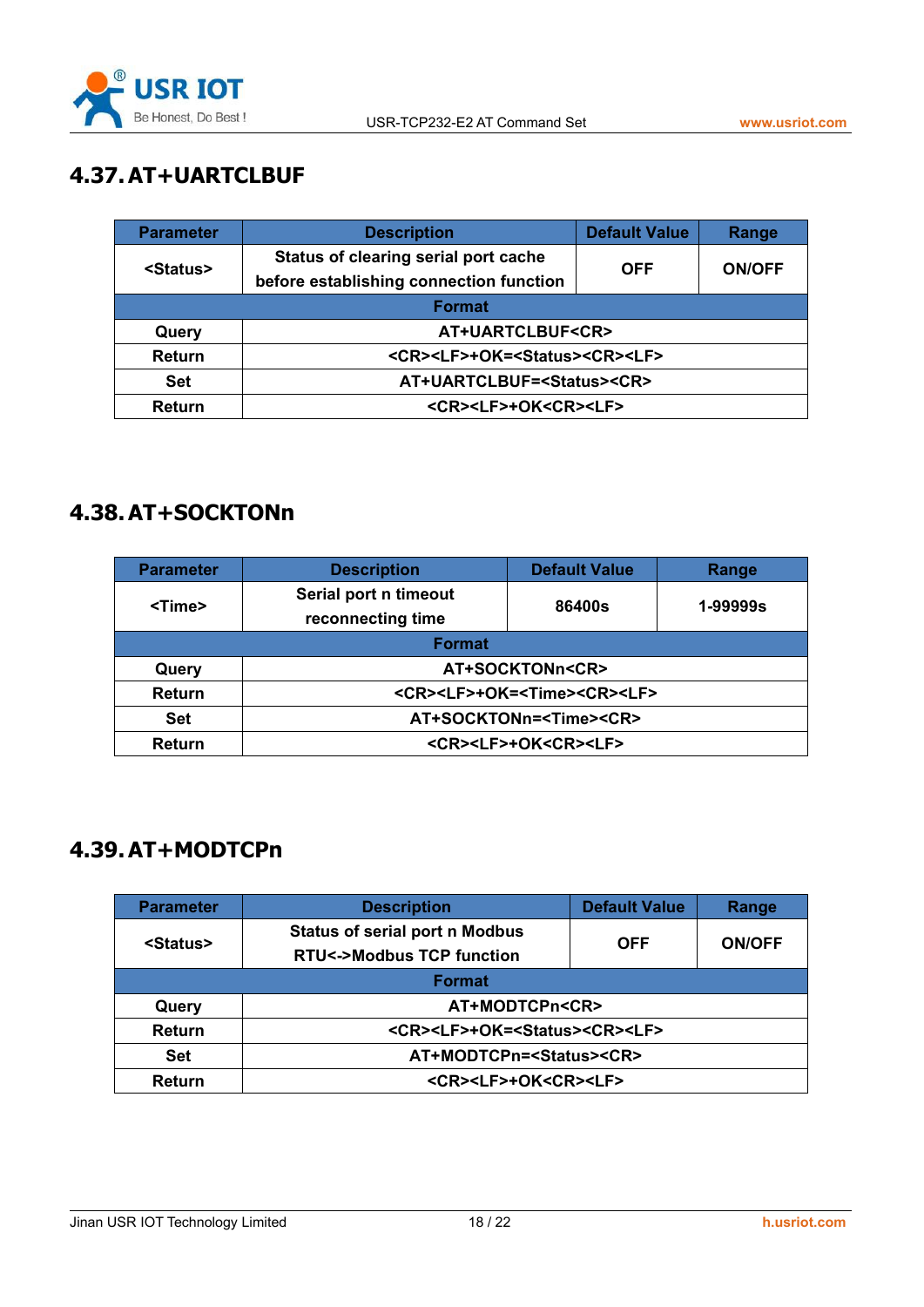

# <span id="page-18-0"></span>**4.40.AT+MODPOLLn**

| <b>Parameter</b>  | <b>Description</b>                                        | <b>Default Value</b><br>Range |  |
|-------------------|-----------------------------------------------------------|-------------------------------|--|
| <status></status> | Status of serial port n Modbus polling<br>function        | <b>ON/OFF</b><br><b>OFF</b>   |  |
| <b>Format</b>     |                                                           |                               |  |
| Query             | AT+MODPOLLn <cr></cr>                                     |                               |  |
| <b>Return</b>     | <cr><lf>+OK=<status><cr><lf></lf></cr></status></lf></cr> |                               |  |
| <b>Set</b>        | AT+MODPOLLn= <status><cr></cr></status>                   |                               |  |
| <b>Return</b>     | <cr><lf>+OK<cr><lf></lf></cr></lf></cr>                   |                               |  |

### **4.41.AT+MODTOn**

| <b>Parameter</b> | <b>Description</b>                                    | <b>Default Value</b> | Range     |
|------------------|-------------------------------------------------------|----------------------|-----------|
| <time></time>    | Serial port n Modbus polling time                     | <b>200s</b>          | 200-9999s |
| <b>Format</b>    |                                                       |                      |           |
| Query            | AT+MODTOn <cr></cr>                                   |                      |           |
| <b>Return</b>    | <cr><lf>+OK=<time><cr><lf></lf></cr></time></lf></cr> |                      |           |
| <b>Set</b>       | AT+MODTOn= <time><cr></cr></time>                     |                      |           |
| <b>Return</b>    | <cr><lf>+OK<cr><lf></lf></cr></lf></cr>               |                      |           |

#### **4.42.AT+NETPRn**

| <b>Parameter</b>  | <b>Description</b>                                        | <b>Default Value</b> | Range         |  |
|-------------------|-----------------------------------------------------------|----------------------|---------------|--|
| <status></status> | Status of serial port n network printing                  | <b>OFF</b>           | <b>ON/OFF</b> |  |
|                   | function                                                  |                      |               |  |
| <b>Format</b>     |                                                           |                      |               |  |
| Query             | AT+NETPRn <cr></cr>                                       |                      |               |  |
| <b>Return</b>     | <cr><lf>+OK=<status><cr><lf></lf></cr></status></lf></cr> |                      |               |  |
| <b>Set</b>        | AT+NETPRn= <status><cr></cr></status>                     |                      |               |  |
| <b>Return</b>     | <cr><lf>+OK<cr><lf></lf></cr></lf></cr>                   |                      |               |  |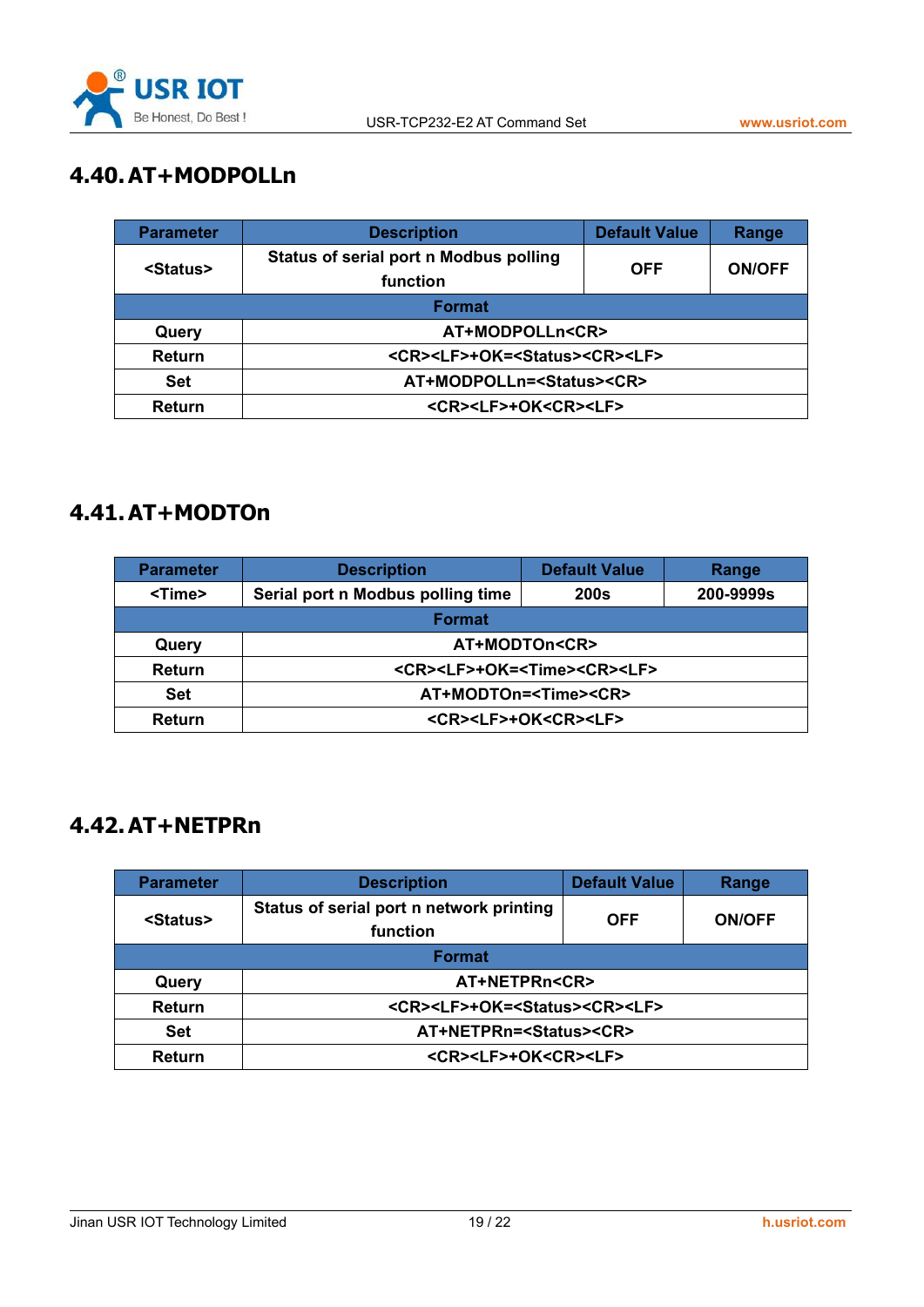

# <span id="page-19-0"></span>**4.43.AT+UDPONn**

| <b>Parameter</b>  | <b>Description</b>                                                                     | <b>Default Value</b> | Range |  |
|-------------------|----------------------------------------------------------------------------------------|----------------------|-------|--|
|                   | Status of serial port n don't judge                                                    |                      |       |  |
| <status></status> | remote IP address and port in UDP<br><b>OFF</b><br><b>ON/OFF</b><br><b>Client mode</b> |                      |       |  |
| <b>Format</b>     |                                                                                        |                      |       |  |
| Query             | <b>AT+UDPONn<cr></cr></b>                                                              |                      |       |  |
| Return            | <cr><lf>+OK=<status><cr><lf></lf></cr></status></lf></cr>                              |                      |       |  |
| <b>Set</b>        | AT+UDPONn= <status><cr></cr></status>                                                  |                      |       |  |
| Return            | <cr><lf>+OK<cr><lf></lf></cr></lf></cr>                                                |                      |       |  |

#### **4.44.AT+CFGTF**

| <b>Parameter</b>  | Range                                                     |
|-------------------|-----------------------------------------------------------|
| <status></status> | Saved: Saving current setting as default settings.        |
|                   | <b>Format</b>                                             |
| <b>Set</b>        | AT+CFGTF <cr></cr>                                        |
| Return            | <cr><lf>+OK=<status><cr><lf></lf></cr></status></lf></cr> |

#### **4.45.AT+PINGn**

| <b>Parameter</b>    | <b>Description</b>                              | Range                               |  |
|---------------------|-------------------------------------------------|-------------------------------------|--|
| <address></address> | IP address or domain name                       | IP address: 0.0.0.0~255.255.255.255 |  |
|                     |                                                 | Domain name: 1-30 bytes             |  |
| <b>Format</b>       |                                                 |                                     |  |
| <b>Set</b>          | AT+PINGn= <address><cr></cr></address>          |                                     |  |
| <b>Return</b>       | <cr><lf>+OK=SUCCESS<cr><lf></lf></cr></lf></cr> |                                     |  |

### **4.46.AT+HEARTUSERn**

| Parameter     | <b>Description</b>                       | <b>Default Value</b> | Range                            |
|---------------|------------------------------------------|----------------------|----------------------------------|
| <data></data> | Serial port n user<br>editable heartbeat |                      | <b>ASCII: Less than 40 bytes</b> |
|               | packet data                              | www.usr.cn           | HEX: Less than 80 bytes          |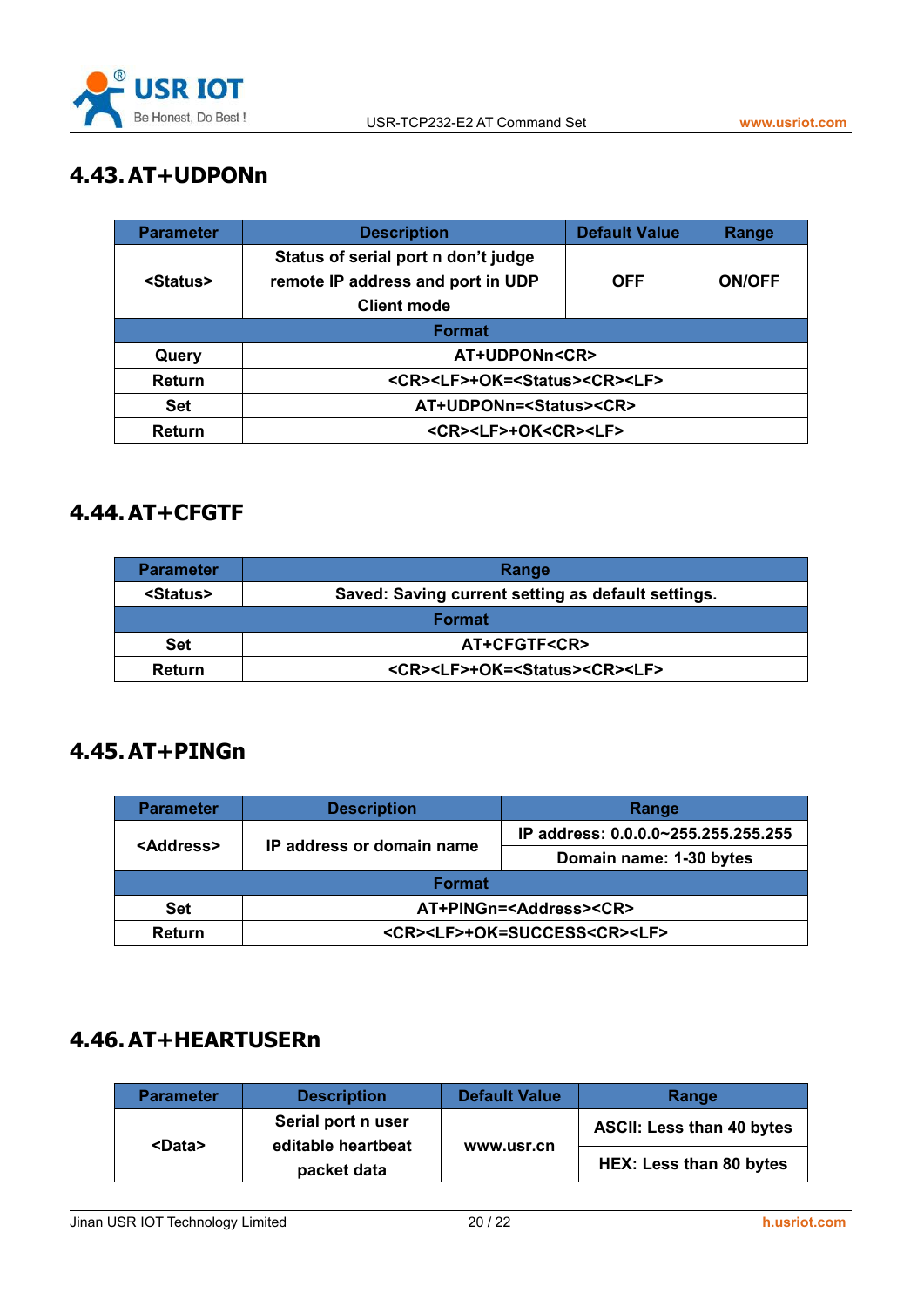

<span id="page-20-0"></span>

| <type></type> | Type of user editable<br>heartbeat packet of<br>serial port n         | <b>ASCII</b> | <b>ASCII/HEX</b> |  |
|---------------|-----------------------------------------------------------------------|--------------|------------------|--|
| <b>Format</b> |                                                                       |              |                  |  |
| Query         | AT+HEARTUSERn <cr></cr>                                               |              |                  |  |
| Return        | <c+r><lf>+OK=<data>,<type><cr><lf></lf></cr></type></data></lf></c+r> |              |                  |  |
| <b>Set</b>    | AT+HEARTUSERn= <data>,<type><cr></cr></type></data>                   |              |                  |  |
| <b>Return</b> | <cr><lf>+OK<cr><lf></lf></cr></lf></cr>                               |              |                  |  |

### **4.47.AT+REGUSERn**

| <b>Parameter</b> | <b>Description</b>                                                    | <b>Default Value</b> | Range                            |
|------------------|-----------------------------------------------------------------------|----------------------|----------------------------------|
|                  | Serial port n user                                                    |                      | <b>ASCII: Less than 40 bytes</b> |
| <data></data>    | editable identity                                                     | www.usr.cn           |                                  |
|                  | packet data                                                           |                      | <b>HEX: Less than 80 bytes</b>   |
| <type></type>    | Type of user editable                                                 |                      |                                  |
|                  | identity packet of                                                    | <b>ASCII</b>         | <b>ASCII/HEX</b>                 |
|                  | serial port n                                                         |                      |                                  |
| <b>Format</b>    |                                                                       |                      |                                  |
| Query            | AT+REGUSERn <cr></cr>                                                 |                      |                                  |
| <b>Return</b>    | <c+r><lf>+OK=<data>,<type><cr><lf></lf></cr></type></data></lf></c+r> |                      |                                  |
| <b>Set</b>       | AT+REGUSERn= <data>,<type><cr></cr></type></data>                     |                      |                                  |
| Return           | <cr><lf>+OK<cr><lf></lf></cr></lf></cr>                               |                      |                                  |